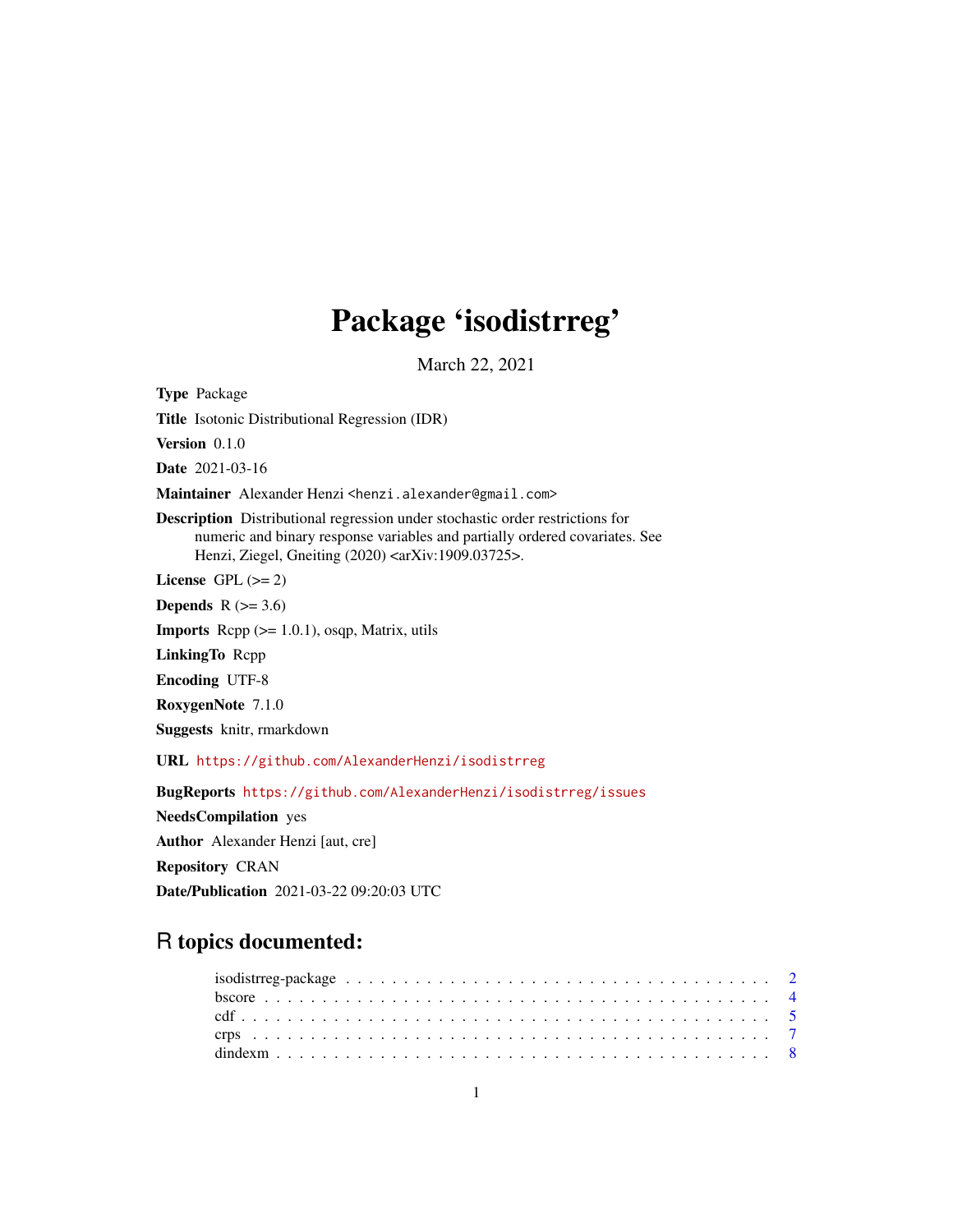<span id="page-1-0"></span>

| Index |  |  |  |
|-------|--|--|--|
|       |  |  |  |
|       |  |  |  |
|       |  |  |  |
|       |  |  |  |
|       |  |  |  |
|       |  |  |  |
|       |  |  |  |
|       |  |  |  |
|       |  |  |  |

isodistrreg-package *Isotonic distributional regression (IDR)*

#### Description

Isotonic distributional Regression (IDR) is a nonparametric method to estimate conditional distributions under monotonicity constraints.

#### How does it work?

Read the arXiv preprint 'Isotonic Distributional Regression' on [https://arxiv.org/abs/1909.](https://arxiv.org/abs/1909.03725) [03725](https://arxiv.org/abs/1909.03725) or by calling browseVignettes(package = "isodistrreg").

#### The isodistrreg package

To make probabilistic forecasts with IDR,

- call  $idr(y = y, X = X, \ldots)$  $idr(y = y, X = X, \ldots)$ , where y is the response variable (e.g. weather variable observations) and X is a data.frame of covariates (e.g. ensemble forecasts).
- use [predict\(](#page-17-1)fit,data), where fit is the model fit computed with idr and data is the data based on which you want to make predictions.
- Try [idrbag](#page-12-1) for IDR with (su)bagging.

The following pre-defined functions are available to evaluate IDR predictions:

- [cdf](#page-4-1) and [qpred](#page-19-1) to compute the cumulative distribution function (CDF) and quantile function of IDR predictions.
- [bscore](#page-3-1) and [qscore](#page-20-1) to calculate Brier scores for probability forecasts for threshold exceedance (e.g. probability of precipitation) and quantile scores (e.g. mean absolute error of median forecast.)
- [crps](#page-6-1) to compute the continuous ranked probability score (CRPS).
- [pit](#page-13-1) to compute the probability integral transform (PIT).
- [plot](#page-15-1) to plot IDR predictive CDFs.

Use the dataset [rain](#page-21-1) to test IDR.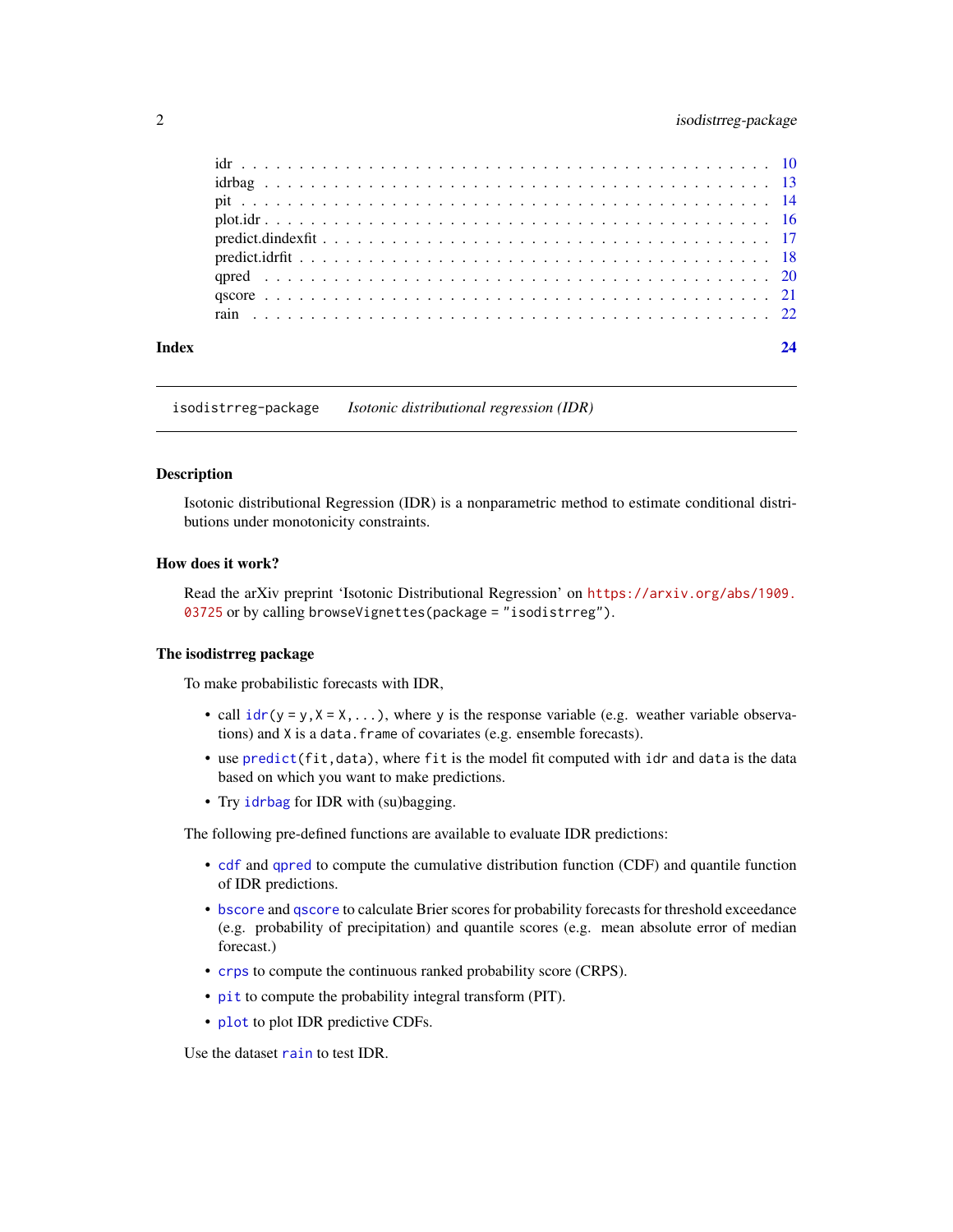#### isodistrreg-package 3

#### References

Alexander Henzi, Johanna F. Ziegel, and Tilmann Gneiting. Isotonic Distributional Regression. arXiv e-prints, art. arXiv:1909.03725, Sep 2019. URL <https://arxiv.org/abs/1909.03725>.

#### Examples

```
## A usage example:
```

```
# Prepare dataset: Half of the data as training dataset, other half for validation.
# Consult the R documentation (?rain) for details about the dataset.
data(rain)
trainingData \leq subset(rain, date \leq "2012-01-09")
validationData <- subset(rain, date > "2012-01-09")
# Variable selection: use HRES and the perturbed forecasts P1, ..., P50
varNames <- c("HRES", paste0("P", 1:50))
# Partial orders on variable groups: Usual order of numbers on HRES (group '1') and
# increasing convex order on the remaining variables (group '2').
groups <- setNames(c(1, rep(2, 50)), varNames)
orders \leq -c("comp" = 1, "icx" = 2)# Fit IDR to training dataset.
fit \leftarrow idr(
  y = trainingData[["obs"]],
  X = \text{trainingData}, varNames],
  groups = groups,
  orders = orders
\lambda# Make prediction for the first day in the validation data:
firstPrediction <- predict(fit, data = validationData[1, varNames])
plot(firstPrediction)
# Use cdf() and qpred() to make probability and quantile forecasts:
## What is the probability of precipitation?
1 - cdf(firstPrediction, thresholds = 0)
## What are the predicted 10%, 50% and 90% quantiles for precipitation?
qpred(firstPrediction, quantiles = c(0.1, 0.5, 0.9))
# Make predictions for the complete verification dataset and compare IDR calibrated
# forecasts to the raw ensemble (ENS):
predictions <- predict(fit, data = validationData[, varNames])
y <- validationData[["obs"]]
## Continuous ranked probability score (CRPS):
CRPS < - \text{cbind}("ens" = crps(validationData[, varNames], y),
```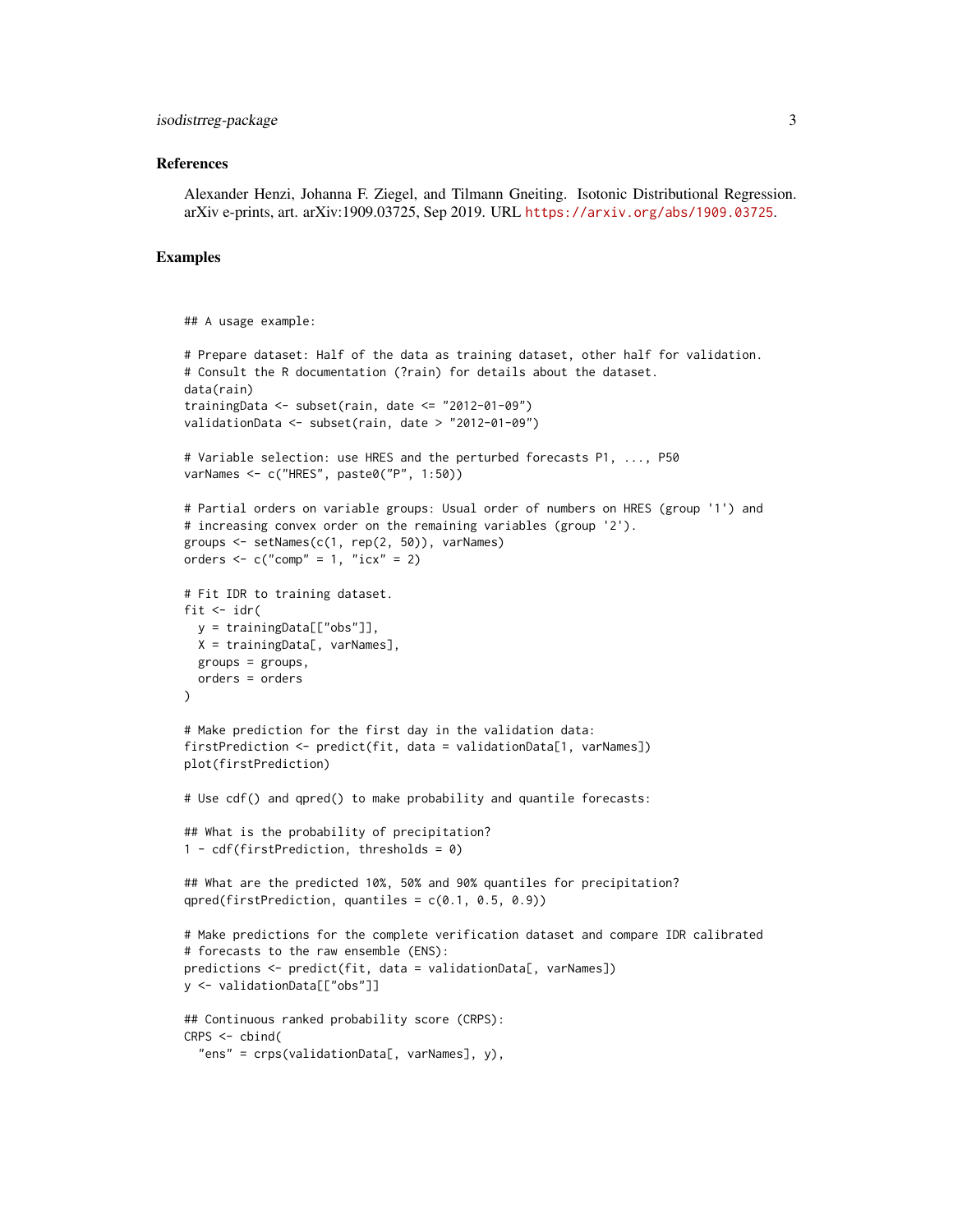<span id="page-3-0"></span>4 bscore bscore bscore bscore bscore bscore bscore bscore bscore bscore bscore bscore bscore bscore bscore bscore bscore bscore bscore bscore bscore bscore bscore bscore bscore bscore bscore bscore bscore bscore bscore bsc

```
"IDR" = crps(predictions, y)
\mathcal{L}apply(CRPS, 2, mean)
## Brier score for probability of precipitation:
BS < - cbind(
  "ens" = bscore(validationData[, varNames], thresholds = 0, y),
  "IDR" = bscore(predictions, thresholds = 0, y)
\lambdaapply(BS, 2, mean)
## Quantile score of forecast for 90% quantile:
QS90 \le - \text{cbind}("ens" = qscore(validationData[, varNames], quantiles = 0.9, y),"IDR" = qscore(predictions, quantiles = 0.9, y))
apply(QS90, 2, mean)
## Check calibration using (randomized) PIT histograms:
pitEns <- pit(validationData[, varNames], y)
pitIdr <- pit(predictions, y)
hist(pitEns, main = "PIT of raw ensemble forecasts", freq = FALSE)
hist(pitIdr, main = "PIT of IDR calibrated forecasts", freq = FALSE)
```
<span id="page-3-1"></span>

bscore *Brier score for forecast probability of threshold exceedance*

#### Description

Computes the Brier score of forecast probabilities for exceeding given thresholds.

#### Usage

```
bscore(predictions, thresholds, y)
```
#### **Arguments**

| predictions | either an object of class idr (output of predict. idrfit), or a data. frame of<br>numeric variables. In the latter case, the CDF is computed using the empirical<br>distribution of the variables in predictions. |
|-------------|-------------------------------------------------------------------------------------------------------------------------------------------------------------------------------------------------------------------|
| thresholds  | numeric vector of thresholds at which the CDF will be evaluated.                                                                                                                                                  |
| y           | a numeric vector of obervations of the same length as the number of predictions,<br>or of length 1. In the latter case, y will be used for all predictions.                                                       |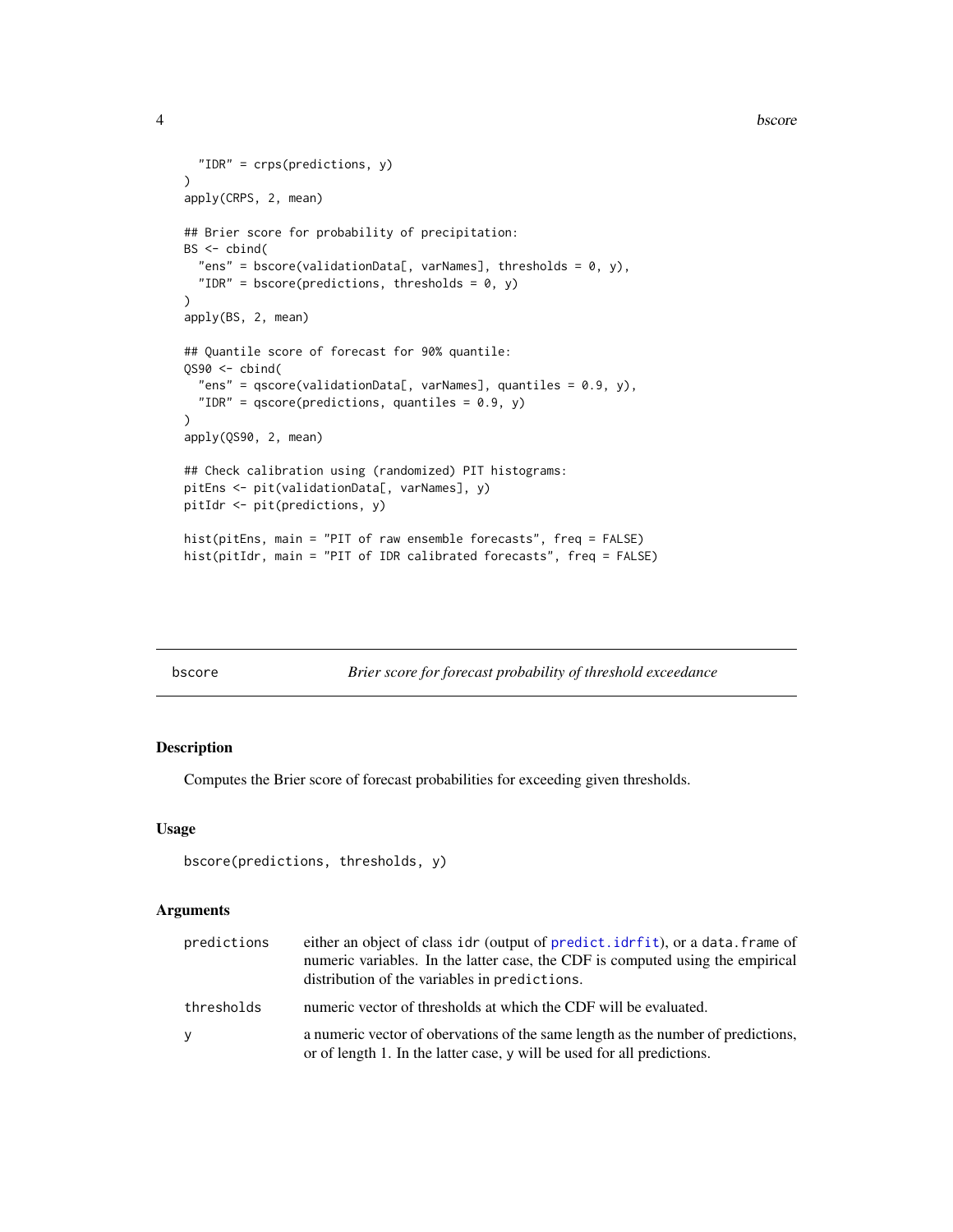#### <span id="page-4-0"></span>Details

The Brier score for the event of exceeding a given threshold  $z$  is defined as

$$
(1\{y > z\} - P(y > z))^2
$$

where *y* is the observation and  $P(y > z)$  the forecast probability for exceeding the threshold z.

#### Value

A matrix of the Brier scores for the desired thresholds, one column per threshold.

#### References

Gneiting, T. and Raftery, A. E. (2007), 'Strictly proper scoring rules, prediction, and estimation', Journal of the American Statistical Association 102(477), 359-378

#### See Also

[predict.idrfit](#page-17-1), [cdf](#page-4-1)

#### Examples

```
data("rain")
## Postprocess HRES forecast using data of 3 years
X \le - rain[1:(3 * 365), "HRES", drop = FALSE]
y <- rain[1:(3 * 365), "obs"]
fit \le idr(y = y, X = X)
## Compute Brier score for postprocessed probability of precipitation
## forecast using data of the next 2 years (out-of-sample predictions)
data <- rain[(3 * 365 + 1):(5 * 365), "HRES", drop = FALSE]obs <- rain[(3 * 365 + 1):(5 * 365), "obs"]predictions <- predict(fit, data = data)
score \leq bscore(predictions, thresholds = 0, y = obs)
mean(score)
```
<span id="page-4-1"></span>cdf *Cumulative distribution function (CDF) of IDR or raw forecasts*

#### Description

Evaluate the the cumulative distribution function (CDF) of IDR predictions or of unprocessed forecasts in a data.frame.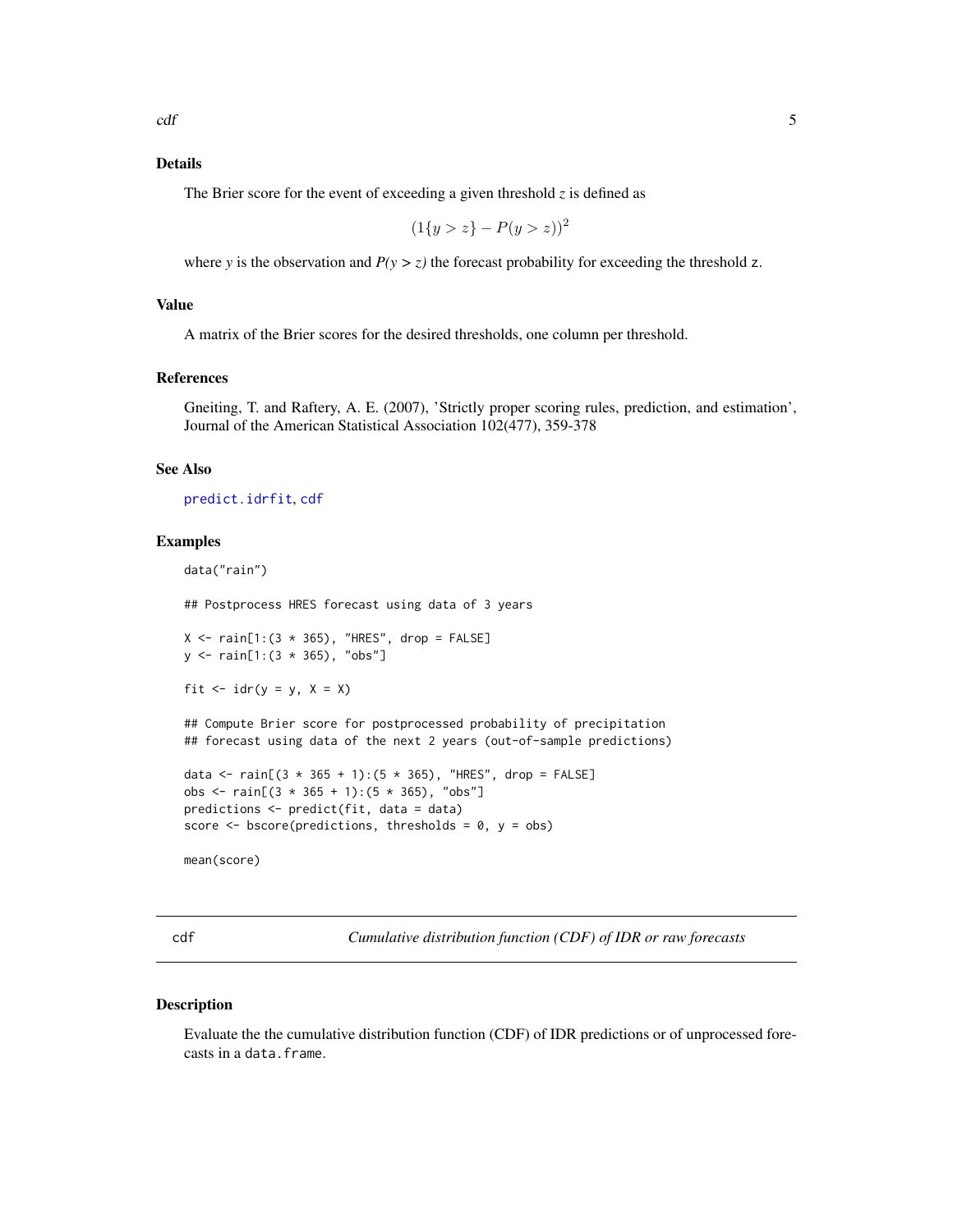#### <span id="page-5-0"></span>Usage

```
cdf(predictions, thresholds)
## S3 method for class 'idr'
cdf(predictions, thresholds)
## S3 method for class 'data.frame'
cdf(predictions, thresholds)
```
#### Arguments

| predictions | either an object of class idr (output of predict. idrfit), or a data. frame of |
|-------------|--------------------------------------------------------------------------------|
|             | numeric variables. In the latter case, the CDF is computed using the empirical |
|             | distribution of the variables in predictions.                                  |
| thresholds  | numeric vector of thresholds at which the CDF will be evaluated.               |

#### Details

The CDFs are considered as piecewise constant stepfunctions: If x are the points where the IDR fitted CDF (or the empirical distribution of the forecasts) has jumps and p the corresponding CDF values, then for  $x[i] \le x \le x[i + 1]$ , the CDF at x is p[i].

#### Value

A matrix of probabilities giving the evaluated CDFs at the given thresholds, one column for each threshold.

#### See Also

[predict.idrfit](#page-17-1) [qpred](#page-19-1), [bscore](#page-3-1)

#### Examples

```
data("rain")
## Postprocess HRES forecast using data of 3 years
X \leq -\text{rain}[1:(3 * 365), "HRES", drop = FALSE]
y <- rain[1:(3 * 365), "obs"]
fit \le idr(y = y, X = X)
## Compute probability of precipitation given that the HRES forecast is
## 0 mm, 0.5 mm or 1 mm
predictions <- predict(fit, data = data.frame(HRES = c(\theta, \theta.5, 1)))
```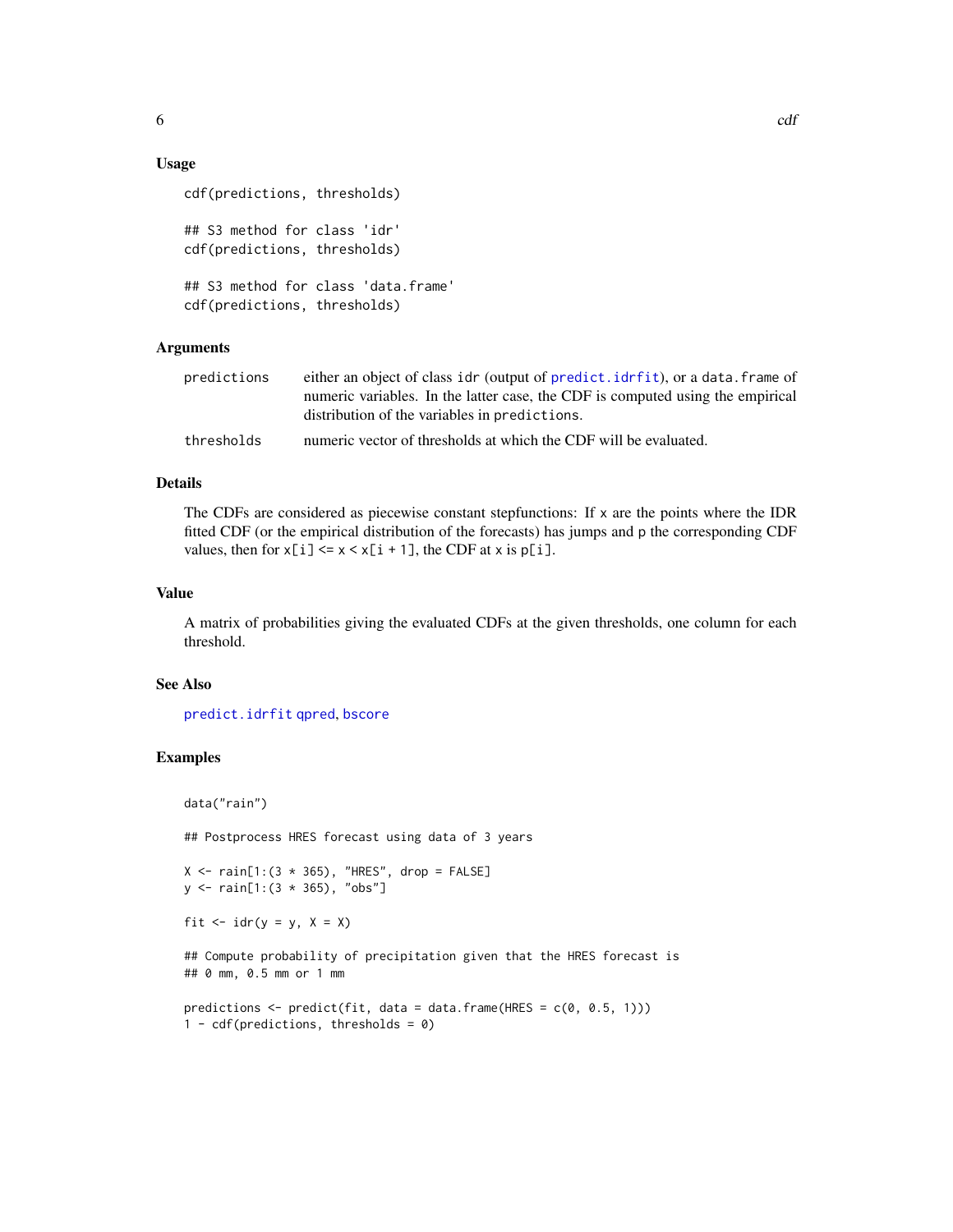<span id="page-6-1"></span><span id="page-6-0"></span>

#### Description

Computes the CRPS of IDR or raw forecasts.

#### Usage

```
crps(predictions, y)
## S3 method for class 'idr'
crps(predictions, y)
## S3 method for class 'data.frame'
crps(predictions, y)
```
#### Arguments

| predictions | either an object of class idr (output of predict. idrfit), or a data. frame of<br>numeric variables. In the latter case, the CRPS is computed using the empirical<br>distribution of the variables in predictions. |
|-------------|--------------------------------------------------------------------------------------------------------------------------------------------------------------------------------------------------------------------|
| V           | a numeric vector of obervations of the same length as the number of predictions,<br>or of length 1. In the latter case, y will be used for all predictions.                                                        |

#### Details

This function uses adapted code taken from the function crps\_edf of the scoringRules package.

#### Value

A vector of CRPS values.

#### References

Jordan A., Krueger F., Lerch S. (2018). "Evaluating Probabilistic Forecasts with scoringRules." Journal of Statistical Software. Forthcoming.

Gneiting, T. and Raftery, A. E. (2007), 'Strictly proper scoring rules, prediction, and estimation', Journal of the American Statistical Association 102(477), 359-378

#### See Also

[predict.idrfit](#page-17-1)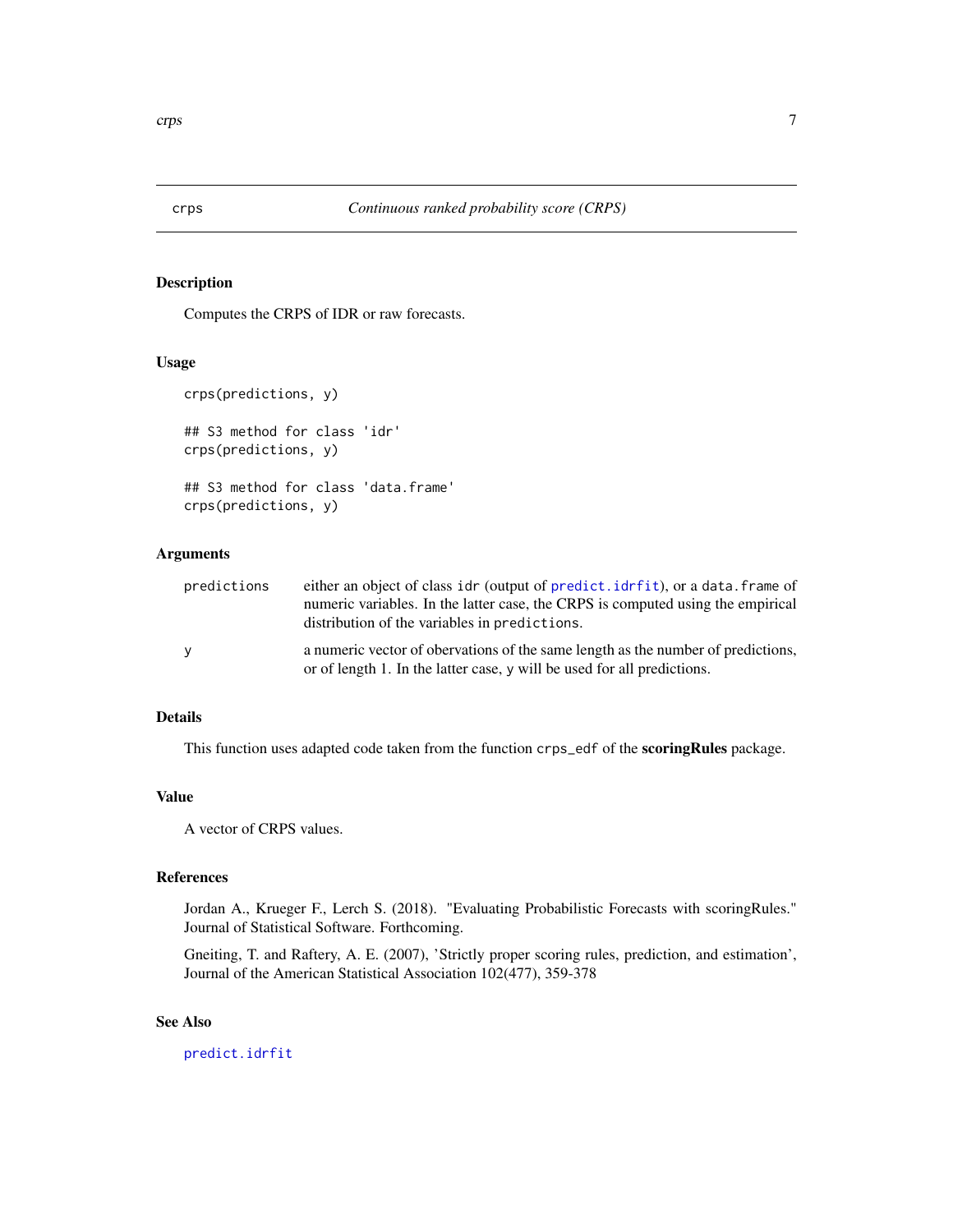#### Examples

data("rain") ## Postprocess HRES forecast using data of 3 years X <- rain[1:(3 \* 365), "HRES", drop = FALSE] y <- rain[1:(3 \* 365), "obs"] fit  $\le$  idr(y = y, X = X) ## Compute CRPS of postprocessed HRES forecast using data of the next 2 years ## (out-of-sample predictions) data <-  $rain[(3 * 365 + 1):(5 * 365), "HRES", drop = FALSE]$ obs  $\le$  rain[ $(3 \times 365 + 1):(5 \times 365)$ , "obs"] predictions <- predict(fit, data = data) idrCrps <- crps(predictions, y = obs) ## Compare this to CRPS of the raw ensemble of all forecasts (high resolution, ## control and 50 perturbed ensemble forecasts) rawData <- rain[(3 \* 365 + 1):(5 \* 365), c("HRES", "CTR", paste0("P", 1:50))] rawCrps <- crps(rawData, y = obs) c("idr\_HRES" = mean(idrCrps), "raw\_all" = mean(rawCrps))

<span id="page-7-1"></span>

dindexm *Distributional index model (DIM)*

#### Description

Fits distributional index model with user-specified index function to training dataset. See the examples at the bottom to learn how to specify a distributional single index model.

#### Usage

```
dindexm(
  formula,
  indexfit,
 data,
 response,
 pars = osqpSettings(verbose = FALSE, eps_abs = 1e-05, eps_rel = 1e-05, max_iter =
   10000L),
 progress = TRUE,
  ...
)
```
<span id="page-7-0"></span>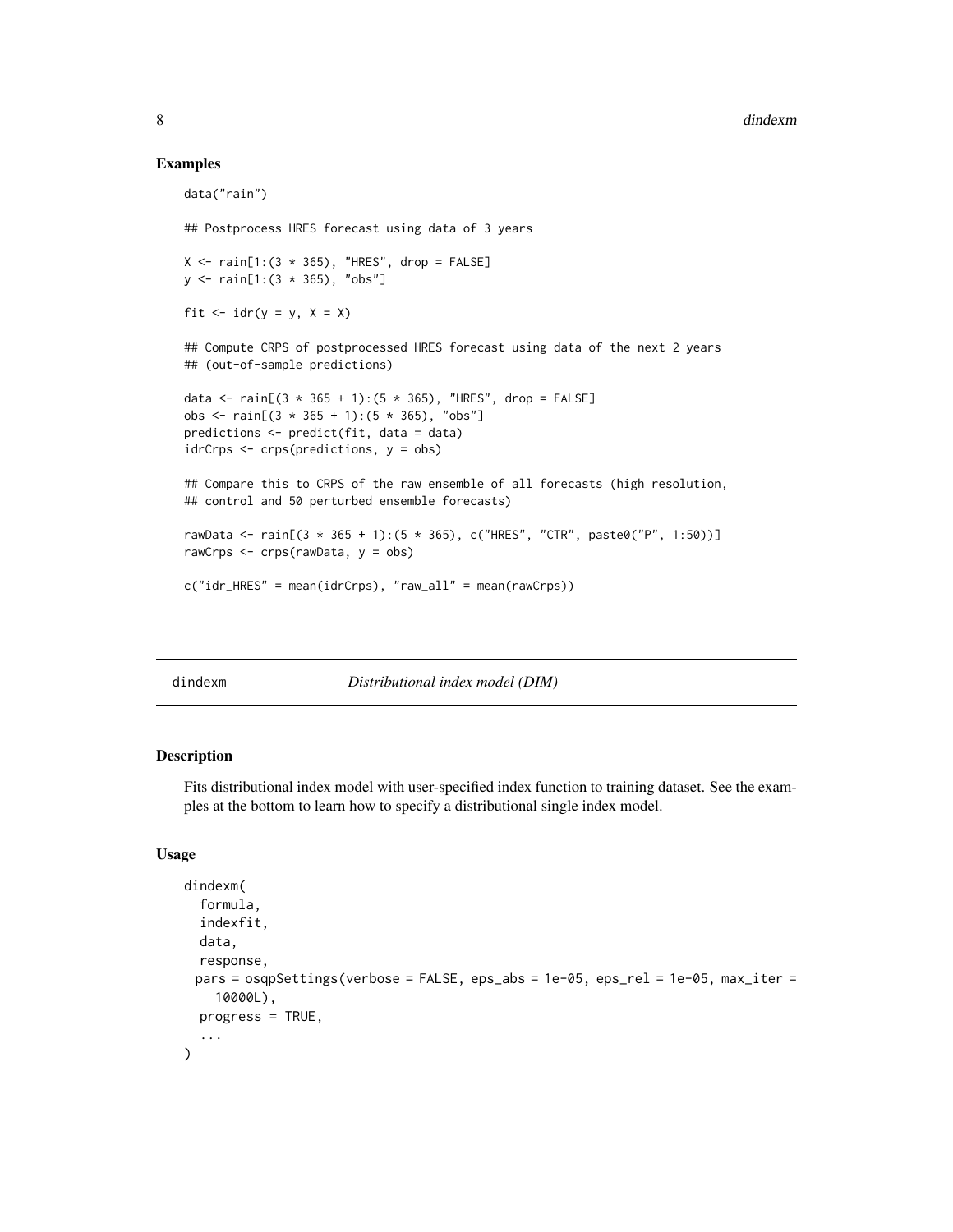#### <span id="page-8-0"></span>dindexm **9**

#### Arguments

| formula   | object of class formula that describes the index model                                                                                                                                      |
|-----------|---------------------------------------------------------------------------------------------------------------------------------------------------------------------------------------------|
| indexfit  | function that fits the index model to training data. Should accept arguments<br>formula and data and admit a predict method. Further arguments in  are<br>passed to indexfit. See examples. |
| data      | data. Frame containing the covariates of the index model and the response vari-<br>able.                                                                                                    |
| response  | name of the response variable in data.                                                                                                                                                      |
| pars      | parameters for quadratic programming optimization (only relevant for multivari-<br>ate index functions), set using osqpSettings.                                                            |
| progress  | display progressbar for fitting idr?                                                                                                                                                        |
| $\ddotsc$ | further arguments passed to indexfit.                                                                                                                                                       |

#### Details

This function fits a distributional index model (DIM) to training data. The DIM assumes that the response is more likely to attain higher values when the values of the index function increases. The index function can be estimated by parametric methods like  $\text{Im}$  or g[lm](#page-0-0) or also nonparametrically.

The formal mathematical assumption of the DIM is that the conditional CDFs  $F_{y|g(X)=g(x)}(z)$ at each fixed threshold *z* decreases, as  $g(x)$  increases. Here y denotes the response, x, X are the covariates in data and g is the index function estimated by indexfit.

Estimation is performed in two steps: indexfit is applied to data to estimate the function g. With this estimate, [idr](#page-9-1) is applied with the pseudo-covariates  $g(x)$  and response y.

#### Value

Object of class dindexm: A list containing the index model (first component) and the IDR fit on the pseudo-data with the index as covariate (second component).

#### References

Henzi, A., Kleger, G. R., & Ziegel, J. F. (2020). Distributional (Single) Index Models. arXiv preprint arXiv:2006.09219.

#### See Also

[idr](#page-9-1) for more information on IDR, [predict.dindexfit](#page-16-1) for (out-of-sample) predictions based on a model with with dindexm.

#### Examples

```
n < -1000X \le - data.frame(x1 = rnorm(n), x2 = rnorm(n), x3 = rnorm(n))
y \leq r rnorm(n, 1 - X[, 1] + X[, 2]^2 / 3 - (1 - X[, 3]) * (1 + X[, 3]) / 2)
data \le cbind(y = y, as.data.frame(X))
```
## data for out-of-sample prediction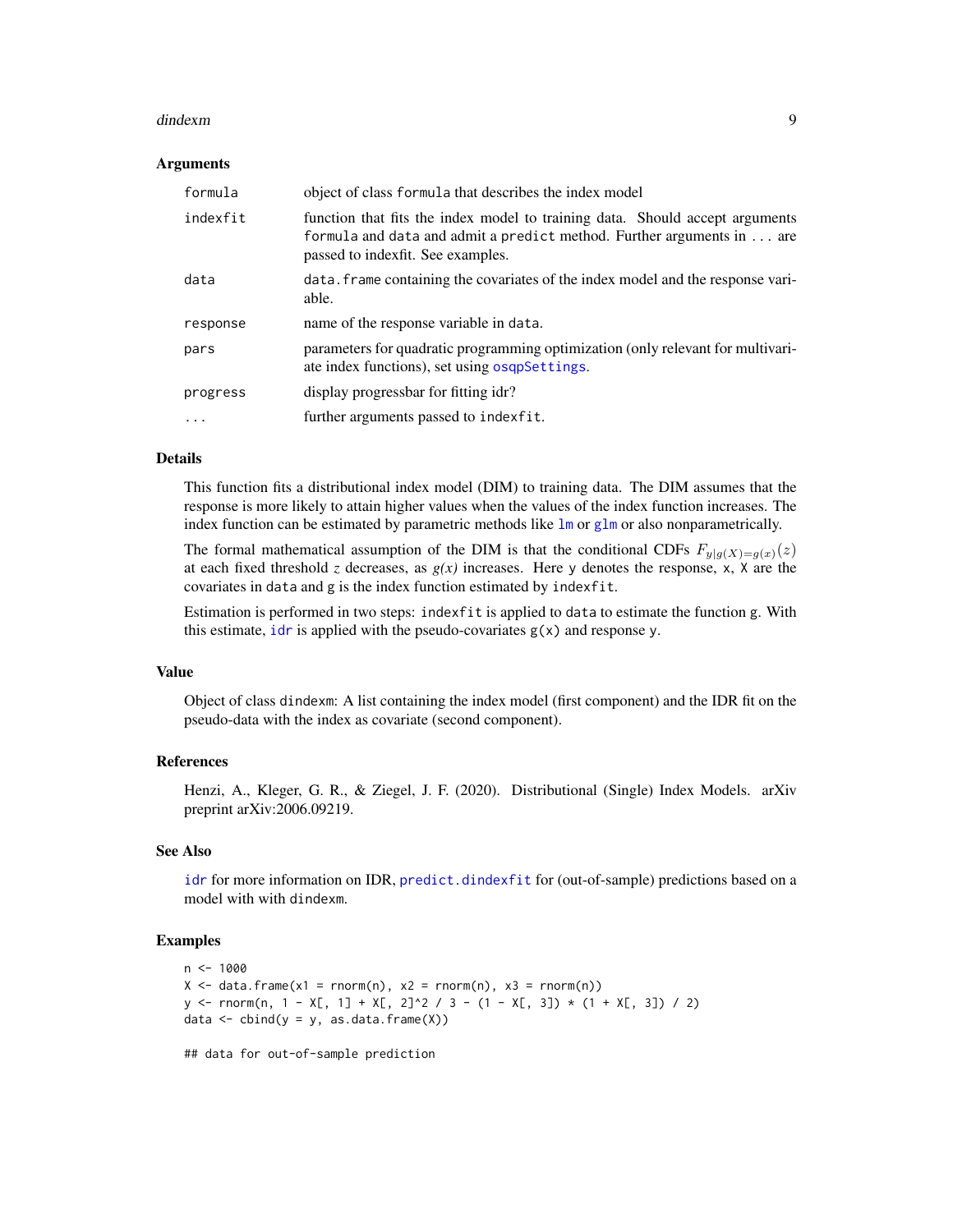```
newX \le data.frame(x1 = rnorm(10), x2 = rnorm(10), x3 = rnorm(10))
## linear regression model for index
model <- dindexm(
  formula = y \sim poly(x1, \text{ degree} = 2) + poly(x2, \text{ degree} = 2) +poly(x3, degree = 2),
  indexfit = lm,response = "y",data = data
\lambdapred <- predict(model, data = newX)
## plot
plot(pred, 1, main = "LM based DIM")
grd <- pred[[1]]$points
trueCdf <- pnorm(
 grd,
  1 - newX[1, 1] + newX[1, 2]^2 / 3 - (1 - newX[1, 3]) * (1 + newX[1, 3]) / 2
)
points(grd, trueCdf, type = "l", col = 2)
```
<span id="page-9-1"></span>idr *Fit IDR to training data*

#### Description

Fits isotonic distributional regression (IDR) to a training dataset.

#### Usage

```
idr(y, X, groups = setNames(rep(1, ncol(X)), colnames(X)), orders =c("comp" = 1), stoch = "sd", pars = osqpSettings(verbose = FALSE, eps_abs =
 1e-5, eps_rel = 1e-5, max_iter = 10000L), progress = TRUE)
```
#### Arguments

| у      | numeric vector (the response variable).                                                                                                                                                                                                                                                                                                                                                                                                                                                                           |
|--------|-------------------------------------------------------------------------------------------------------------------------------------------------------------------------------------------------------------------------------------------------------------------------------------------------------------------------------------------------------------------------------------------------------------------------------------------------------------------------------------------------------------------|
| χ      | data frame of numeric or ordered factor variables (the regression covariates).                                                                                                                                                                                                                                                                                                                                                                                                                                    |
| groups | named vector of length $ncol(X)$ denoting groups of variables that are to be<br>ordered with the same order (see 'Details'). Only relevant if X contains more<br>than one variable. The same names as in X should be used.                                                                                                                                                                                                                                                                                        |
| orders | named vector giving for each group in groups the order that will be applied<br>to this group. Only relevant if X contains more than one variable. The names<br>of orders give the order, the entries give the group labels. Available options:<br>"comp" for componentwise order, "sd" for stochastic dominance, "icx" for<br>increasing convex order (see 'Details). Default is "comp" for all variables. The<br>"sd" and "icx" orders can only be used with numeric variables, but not with<br>ordered factors. |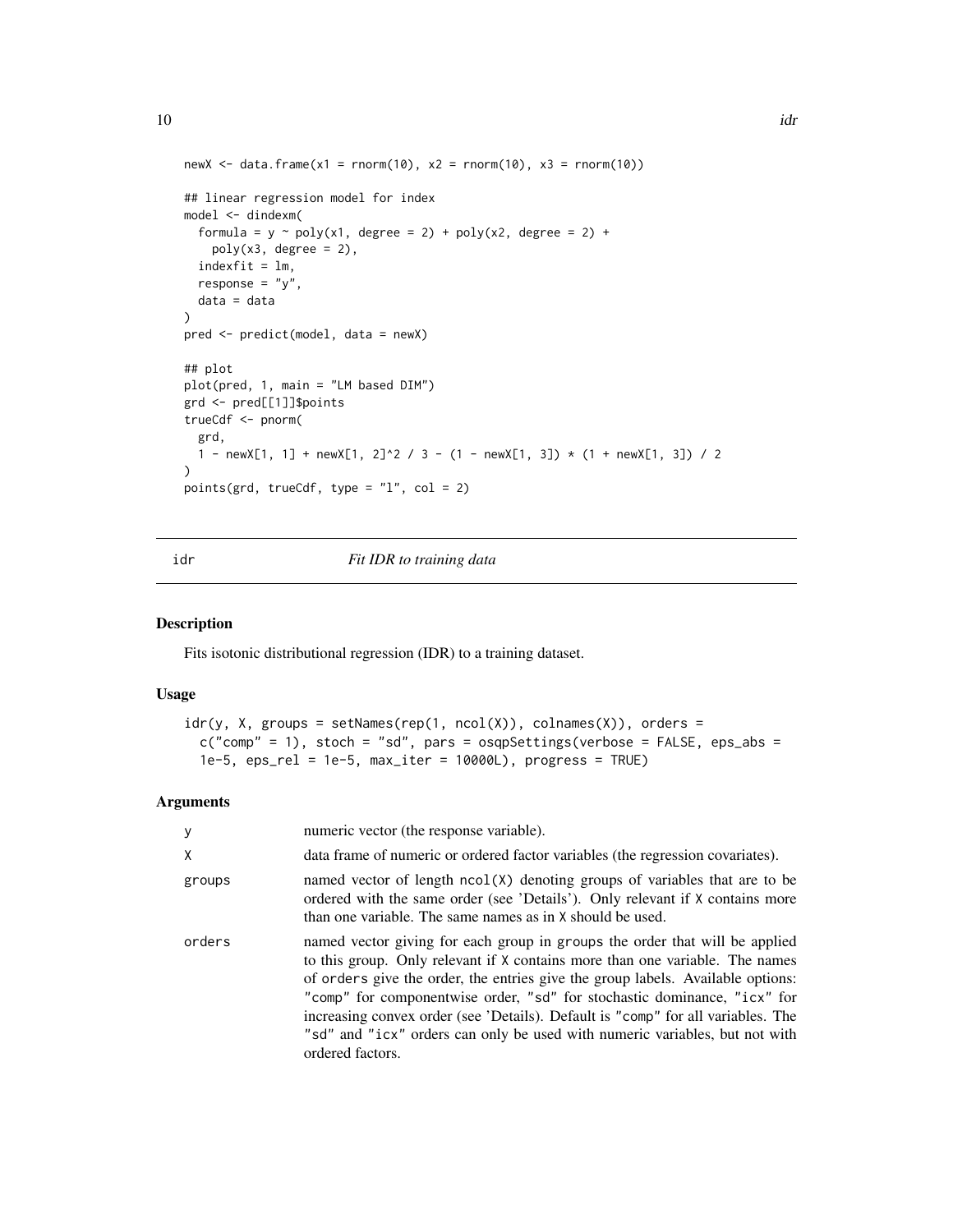<span id="page-10-0"></span>

| stoch    | stochastic order constraint used for estimation. Default is "sd" for first order<br>stochastic dominance. Use "hazard" for hazard rate order (experimental). |
|----------|--------------------------------------------------------------------------------------------------------------------------------------------------------------|
| pars     | parameters for quadratic programming optimization (only relevant if X has more<br>than one column), set using osqpSettings.                                  |
| progress | display progressbar (TRUE, FALSE or $1, 0$ )?                                                                                                                |

#### Details

This function computes the isotonic distributional regression (IDR) of a response *y* on on one or more covariates *X*. IDR estimates the cumulative distribution function (CDF) of *y* conditional on *X* by monotone regression, assuming that *y* is more likely to take higher values, as *X* increases. Formally, IDR assumes that the conditional CDF  $F_{y|X=x}(z)$  at each fixed threshold *z* decreases, as *x* increases, or equivalently, that the exceedance probabilities for any threshold z  $P(y > z|X = x)$ increase with *x*.

The conditional CDFs are estimated at each threshold in unique(y). This is the set where the CDFs may have jumps. If X contains more than one variable, the CDFs are estimated by calling [solve\\_osqp](#page-0-0) from the package  $osqp$  length(unique(y)) times. This might take a while if the training dataset is large.

Use the argument groups to group *exchangeable* covariates. Exchangeable covariates are indistinguishable except from the order in which they are labelled (e.g. ensemble weather forecasts, repeated measurements under the same measurement conditions).

The following orders are available to perform the monotone regression in IDR:

- Componentwise order ("comp"): A covariate vector  $x1$  is greater than  $x2$  if  $x1[i] \ge x2[i]$ holds for all components i. This is the *standard order used in multivariate monotone regression* and *should not be used for exchangeable variables (e.g. perturbed ensemble forecasts)*.
- Stochastic dominance ("sd"): x1 is greater than x2 in the stochastic order, if the (empirical) distribution of the elements of x1 is greater than the distribution of the elements of x2 (in first order) stochastic dominance. The "sd" order is invariant under permutations of the grouped variables and therefore *suitable for exchangeable covariables*.
- Increasing convex order ("icx"): The "icx" order can be used for groups of exchangeable variables. It should be used if the variables have increasing variability, when their mean increases (e.g. precipitation forecasts or other variables with right-skewed distributions). More precisely, "icx" uses the increasing convex stochastic order on the empirical distributions of the grouped variables.

#### Value

An object of class "idrfit" containing the following components:

| X.  | data frame of all distinct covariate combinations used for the fit.                                                                                                                                                                           |
|-----|-----------------------------------------------------------------------------------------------------------------------------------------------------------------------------------------------------------------------------------------------|
| У   | list of all observed responses in the training data for given covariate combina-<br>tions in X.                                                                                                                                               |
| cdf | matrix containing the estimated CDFs, one CDF per row, evaluated at thresholds<br>(see next point). The CDF in the ith row corredponds to the estimated condi-<br>tional distribution of the response given the covariates values in $X[i,].$ |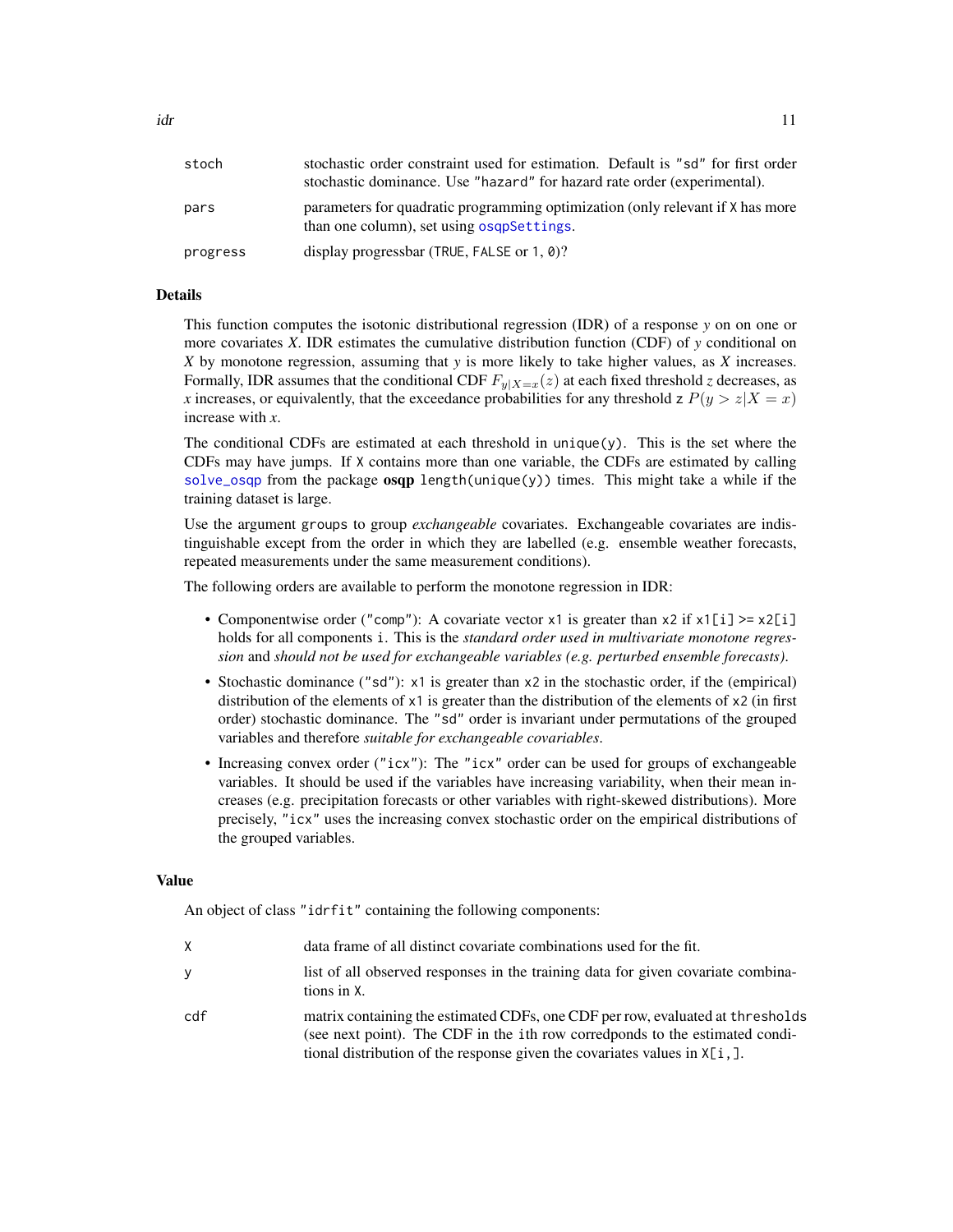<span id="page-11-0"></span>

| the thresholds at which the CDFs in cdf are evaluated. The entries in $cdf[, j]$<br>are the conditional CDFs evaluated at thresholds[j].                                                                                                                                                                                                                                               |
|----------------------------------------------------------------------------------------------------------------------------------------------------------------------------------------------------------------------------------------------------------------------------------------------------------------------------------------------------------------------------------------|
| the groups and orders used for estimation.                                                                                                                                                                                                                                                                                                                                             |
| list giving a bound on the precision of the CDF estimation (the maximal downwards-<br>step in the CDF that has been detected) and the fraction of CDF estimations that<br>were stopped at the iteration limit max_iter. Decrease the parameters eps_abs<br>and/or eps_rel or increase max_iter in pars to improve the precision. See<br>osqpSettings for more optimization parameters. |
| the row indices of the covariates in X in the original training dataset (used for<br>in-sample predictions with predict. idrfit).                                                                                                                                                                                                                                                      |
| (in multivariate IDR, NULL otherwise) matrices giving the order constraints for<br>optimization. Used in predict.idrfit.                                                                                                                                                                                                                                                               |
|                                                                                                                                                                                                                                                                                                                                                                                        |

#### Note

The function idr is only intended for fitting IDR model for a training dataset and storing the results for further processing, but not for prediction or evaluation, which is done using the output of [predict.idrfit](#page-17-1).

#### Author(s)

Code for the Pool-Adjacent Violators Algorithm (PAVA) is adapted from R code by Lutz Duembgen (available on [https://www.imsv.unibe.ch/about\\_us/files/lutz\\_duembgen/software/](https://www.imsv.unibe.ch/about_us/files/lutz_duembgen/software/index_eng.html) [index\\_eng.html](https://www.imsv.unibe.ch/about_us/files/lutz_duembgen/software/index_eng.html)).

#### References

Henzi, A., Moesching, A., & Duembgen, L. (2020). Accelerating the pool-adjacent-violators algorithm for isotonic distributional regression. arXiv preprint arXiv:2006.05527.

Stellato, B., Banjac, G., Goulart, P., Bemporad, A., & Boyd, S. (2020). OSQP: An operator splitting solver for quadratic programs. Mathematical Programming Computation, 1-36.

Bartolomeo Stellato, Goran Banjac, Paul Goulart and Stephen Boyd (2019). osqp: Quadratic Programming Solver using the 'OSQP' Library. R package version 0.6.0.3. https://CRAN.Rproject.org/package=osqp

#### See Also

The S3 method [predict.idrfit](#page-17-1) for predictions based on an IDR fit.

#### Examples

```
data("rain")
```
## Fit IDR to data of 185 days using componentwise order on HRES and CTR and ## increasing convex order on perturbed ensemble forecasts (P1, P2, ..., P50)

```
varNames <- c("HRES", "CTR", paste0("P", 1:50))
X \leftarrow \text{rain}[1:185, \text{ varNames}]
```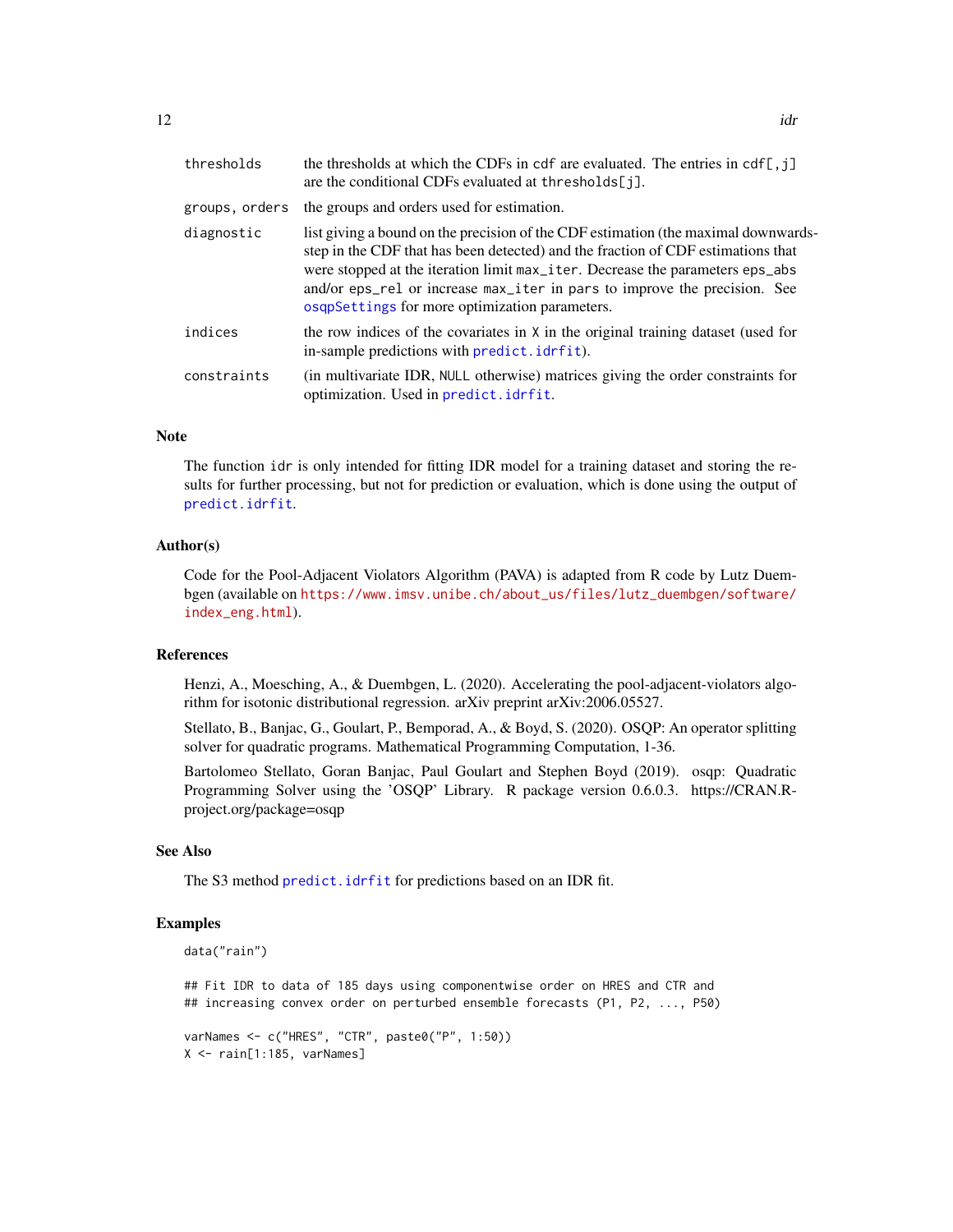#### <span id="page-12-0"></span>idrbag i 13

```
y <- rain[1:185, "obs"]
## HRES and CTR are group '1', with componentwise order "comp", perturbed
## forecasts P1, ..., P50 are group '2', with "icx" order
groups <- setNames(c(1, 1, rep(2, 50)), varNames)
orders \leq c("comp" = 1, "icx" = 2)
fit \le idr(y = y, X = X, orders = orders, groups = groups)
fit
```
<span id="page-12-1"></span>

idrbag *Compute IDR predictions with (su)bagging*

#### Description

Computes IDR predictions with bootstrap aggregating (bagging) or subsample aggregation (subagging).

#### Usage

```
idrbag(y, X, groups = setNames(rep(1, ncol(X)), colnames(X)), orders =c("comp" = 1), stoch = "sd", pars = osqpSettings(verbose = FALSE, eps_abs =
 1e-5, eps_rel = 1e-5, max_iter = 10000L), progress = TRUE, newdata,
 digits = 3, interpolation = "linear", b, p, replace = FALSE, grid = NULL)
```
#### Arguments

| y        | numeric vector (the response variable).                                                                                                                                                                                                                                                                                                                                                                                                                                                                           |
|----------|-------------------------------------------------------------------------------------------------------------------------------------------------------------------------------------------------------------------------------------------------------------------------------------------------------------------------------------------------------------------------------------------------------------------------------------------------------------------------------------------------------------------|
| X        | data frame of numeric or ordered factor variables (the regression covariates).                                                                                                                                                                                                                                                                                                                                                                                                                                    |
| groups   | named vector of length ncol(X) denoting groups of variables that are to be<br>ordered with the same order (see 'Details'). Only relevant if X contains more<br>than one variable. The same names as in X should be used.                                                                                                                                                                                                                                                                                          |
| orders   | named vector giving for each group in groups the order that will be applied<br>to this group. Only relevant if X contains more than one variable. The names<br>of orders give the order, the entries give the group labels. Available options:<br>"comp" for componentwise order, "sd" for stochastic dominance, "icx" for<br>increasing convex order (see 'Details). Default is "comp" for all variables. The<br>"sd" and "icx" orders can only be used with numeric variables, but not with<br>ordered factors. |
| stoch    | stochastic order constraint used for estimation. Default is "sd" for first order<br>stochastic dominance. Use "hazard" for hazard rate order (experimental).                                                                                                                                                                                                                                                                                                                                                      |
| pars     | parameters for quadratic programming optimization (only relevant if X has more<br>than one column), set using osqpSettings.                                                                                                                                                                                                                                                                                                                                                                                       |
| progress | display progressbar (TRUE, FALSE or $1, 0$ )?                                                                                                                                                                                                                                                                                                                                                                                                                                                                     |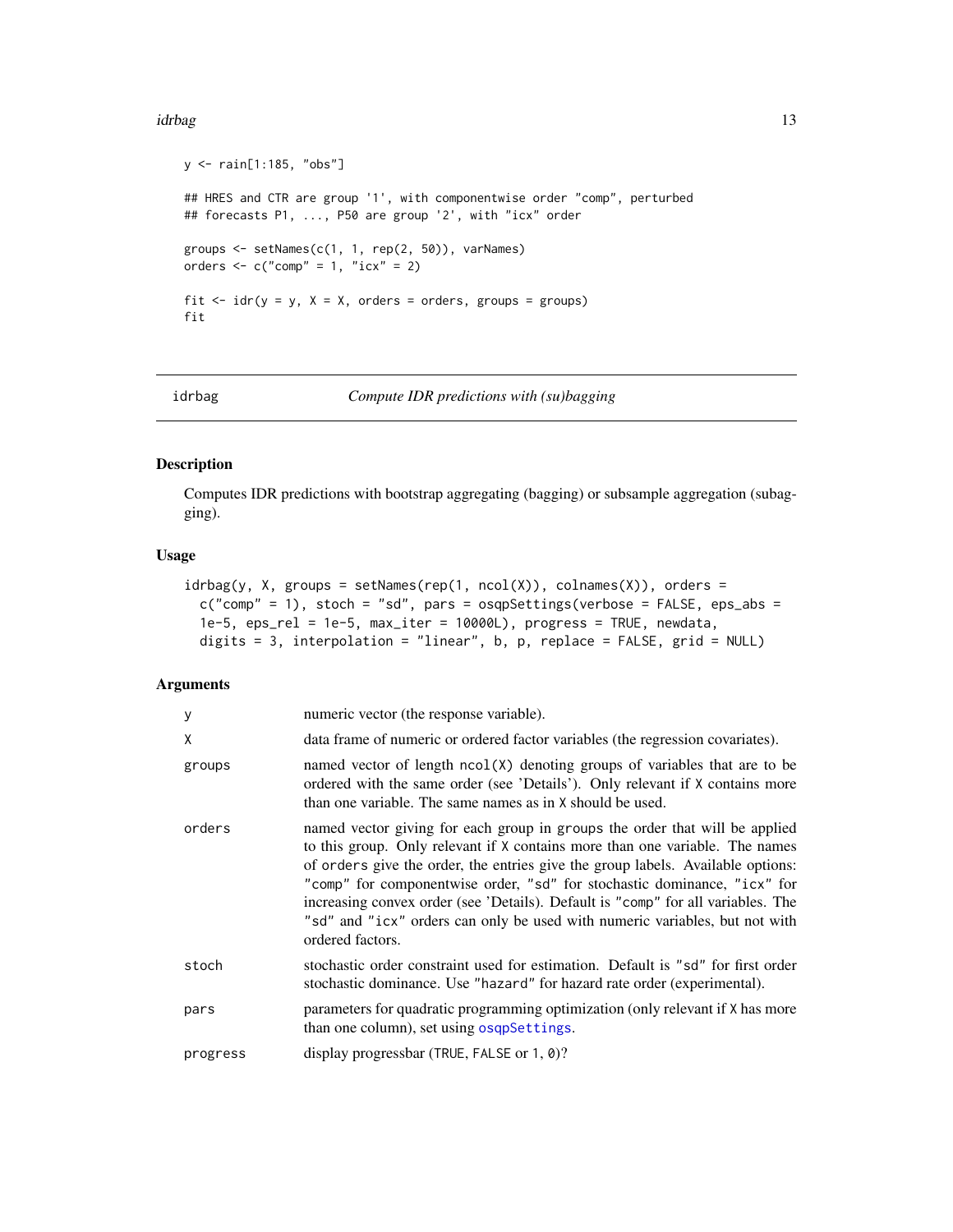<span id="page-13-0"></span>

| newdata       | data. frame containing variables with which to predict. Ordered factor vari-<br>ables are converted to numeric for computation, so ensure that the factor levels<br>are identical in newdata and in X. |
|---------------|--------------------------------------------------------------------------------------------------------------------------------------------------------------------------------------------------------|
| digits        | number of decimal places for the predictive CDF.                                                                                                                                                       |
| interpolation | interpolation method for univariate data. Default is "linear". Any other argu-<br>ment will select midpoint interpolation (see 'Details' in predict. idrfit). Has<br>no effect for multivariate IDR.   |
| b             | number of (su)bagging samples.                                                                                                                                                                         |
| p             | size of (su) bagging samples relative to training data.                                                                                                                                                |
| replace       | draw samples with (TRUE, 1) or without (FALSE, 0) replacement?                                                                                                                                         |
| grid          | grid on which the predictive CDFs are evaluated. Default are the unique values<br>of y.                                                                                                                |

#### Details

This function draws b times a random subsample of size ceiling(nrow( $X$ )\*p)) from the training data, fits IDR to each subsample, computes predictions for the new data supplied in newdata, and averages the predictions derived from the b subsamples. There are no default values for b and p.

#### Value

A list of predictions, see [predict.idrfit](#page-17-1).

<span id="page-13-1"></span>pit *Probability integral transform (PIT)*

#### Description

Computes the probability integral transform (PIT) of IDR or raw forecasts.

#### Usage

```
pit(predictions, y, randomize = TRUE, seed = NULL)
## S3 method for class 'idr'
pit(predictions, y, randomize = TRUE, seed = NULL)
## S3 method for class 'data.frame'
pit(predictions, y, randomize = TRUE, seed = NULL)
```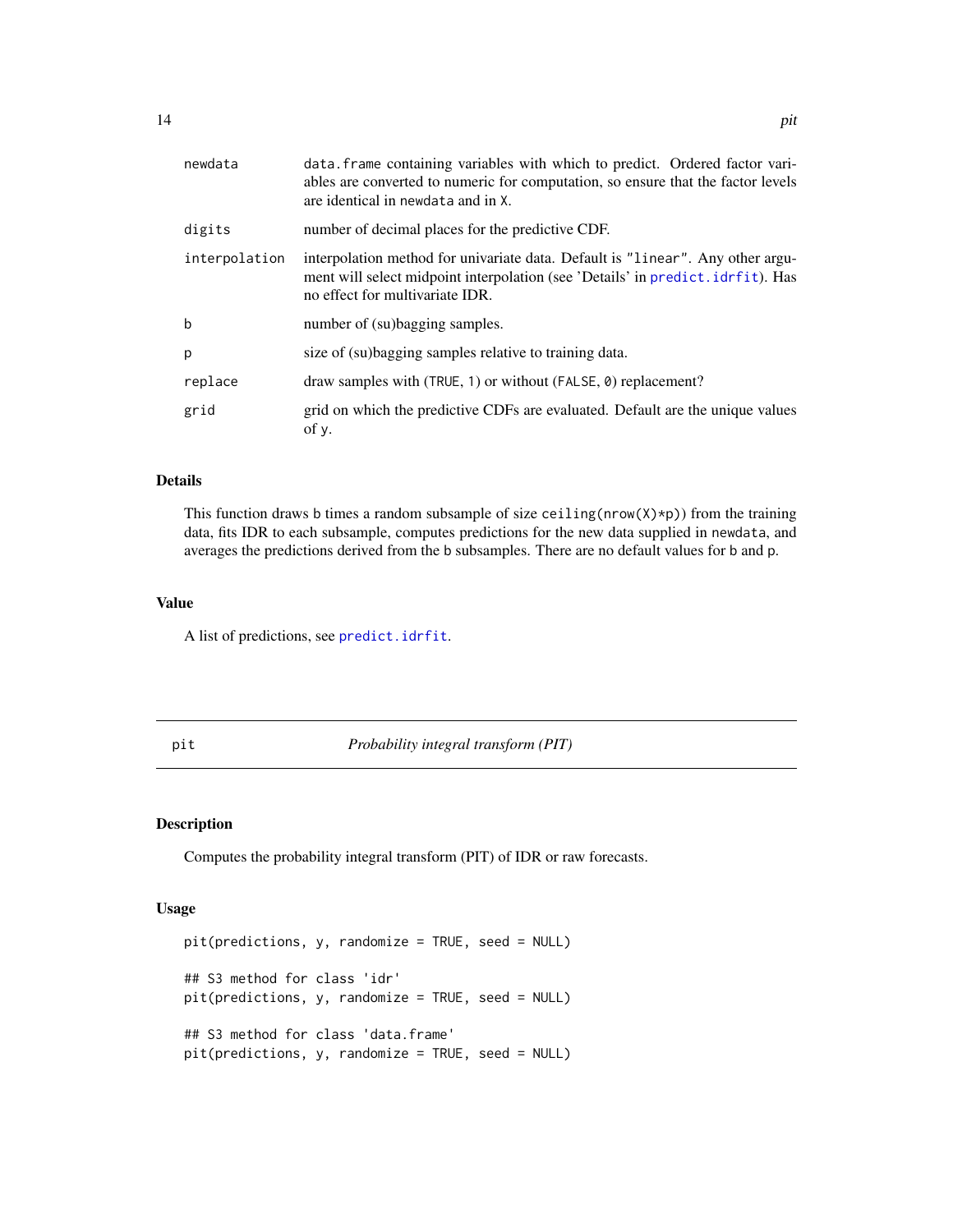#### Arguments

| predictions | either an object of class idr (output of predict.idrfit), or a data.frame of<br>numeric variables. In the latter case, the PIT is computed using the empirical<br>distribution of the variables in predictions. |
|-------------|-----------------------------------------------------------------------------------------------------------------------------------------------------------------------------------------------------------------|
| y           | a numeric vector of obervations of the same length as the number of predictions.                                                                                                                                |
| randomize   | PIT values should be randomized at discontinuity points of the predictive CDF<br>(e.g. at zero for precipitation forecasts). Set randomize $=$ TRUE to randomize.                                               |
| seed        | argument to set, seed for random number generation (if randomize is TRUE).                                                                                                                                      |

#### Value

Vector of PIT values.

#### References

Gneiting, T., Balabdaoui, F. and Raftery, A. E. (2007), 'Probabilistic forecasts, calibration and sharpness', Journal of the Royal Statistical Society: Series B (Statistical Methodology) 69(2), 243- 268.

#### See Also

[predict.idrfit](#page-17-1)

#### Examples

```
data("rain")
require("graphics")
## Postprocess HRES forecast using data of 4 years
X \leq - \text{rain}[1:(4 * 365), "HRES", drop = FALSE]
y <- rain[1:(4 * 365), "obs"]
fit \le idr(y = y, X = X)
## Assess calibration of the postprocessed HRES forecast using data of next 4
## years and compare to calibration of the raw ensemble
data <- rain[(4 * 365 + 1):(8 * 365), "HRES", drop = FALSE]obs \le rain[(4 \times 365 + 1):(8 \times 365), "obs"]
predictions <- predict(fit, data = data)
idrPit <- pit(predictions, obs, seed = 123)
rawData <- rain[(4 * 365 + 1):(8 * 365), c("HRES", "CTR", paste0("P", 1:50))]
rawPit <- pit(rawData, obs, seed = 123)
hist(idrPit, xlab = "Probability Integral Transform",
  ylab = "Density", freq = FALSE, main = "Postprocessed HRES")
hist(rawPit, xlab = "Probability Integral Transform",
  ylab = "Density", freq = FALSE, main = "Raw ensemble")
```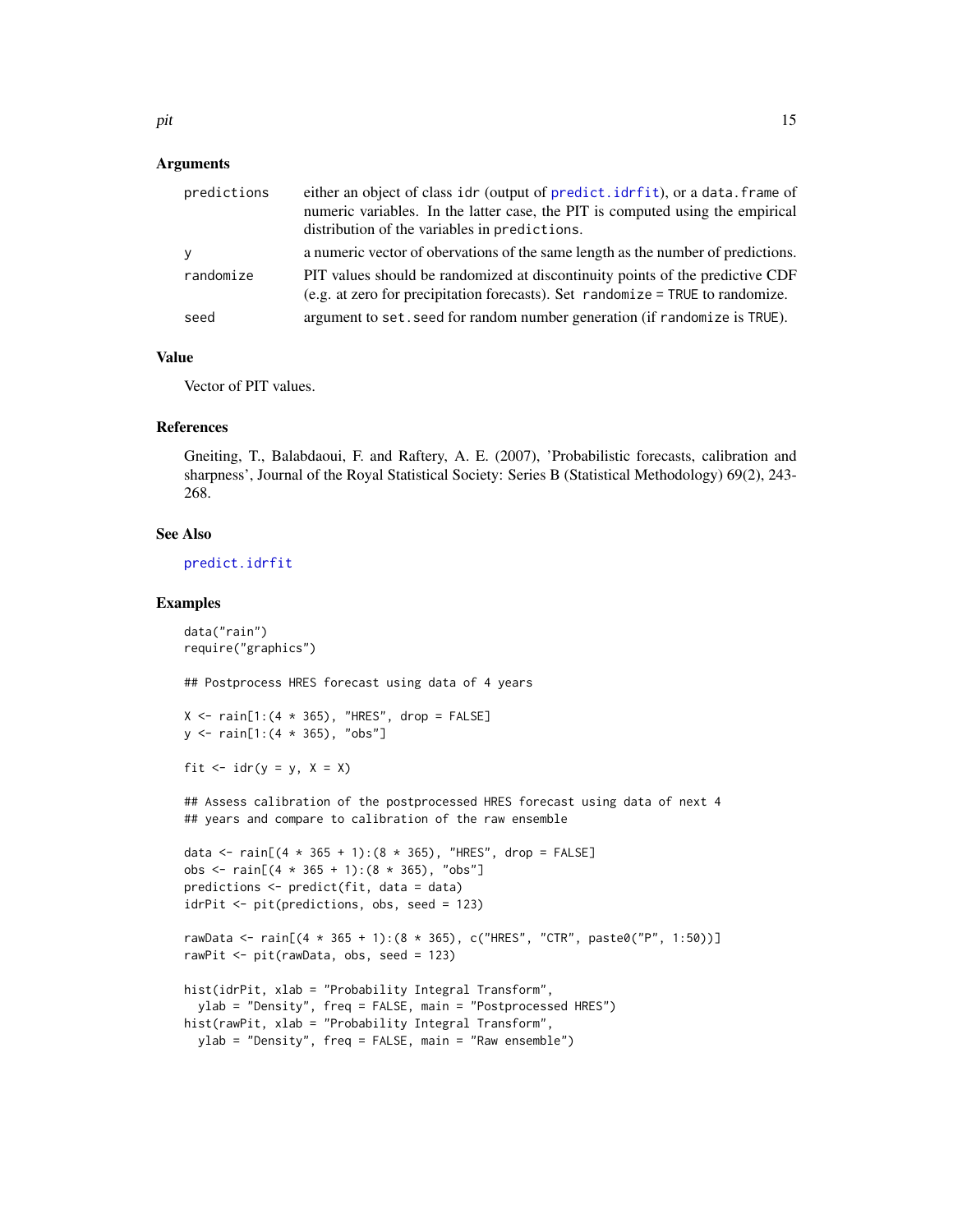<span id="page-15-1"></span><span id="page-15-0"></span>

#### Description

Plot an IDR predictive CDF.

#### Usage

```
## S3 method for class 'idr'
plot(
 x,
 index = 1,bounds = TRUE,
 col.cdf = "black",
 col.bounds = "blue",
 lty.cdf = 1,
 lty.bounds = 3,
 xlab = "Threshold",
 ylab = "CDF",main = "IDR predictive CDF",
  ...
)
```
#### Arguments

| X          | object of class idr (output of predict.idrfit).                                                                   |
|------------|-------------------------------------------------------------------------------------------------------------------|
| index      | index of the prediction in x for which a plot is desired.                                                         |
| bounds     | whether the bounds should be plotted or not (see predict. idrfit for details<br>about the meaning of the bounds). |
| col.cdf    | color of the predictive CDF.                                                                                      |
| col.bounds | color of the bounds.                                                                                              |
| lty.cdf    | linetype of the predictive CDF.                                                                                   |
| lty.bounds | linetype of the CDF bounds.                                                                                       |
| xlab       | label for x axis.                                                                                                 |
| ylab       | label for y axis.                                                                                                 |
| main       | main title.                                                                                                       |
| $\cdots$   | further arguments to plot. stepfun or plot.                                                                       |

#### Value

The data based on which the plot is drawn (returned invisible).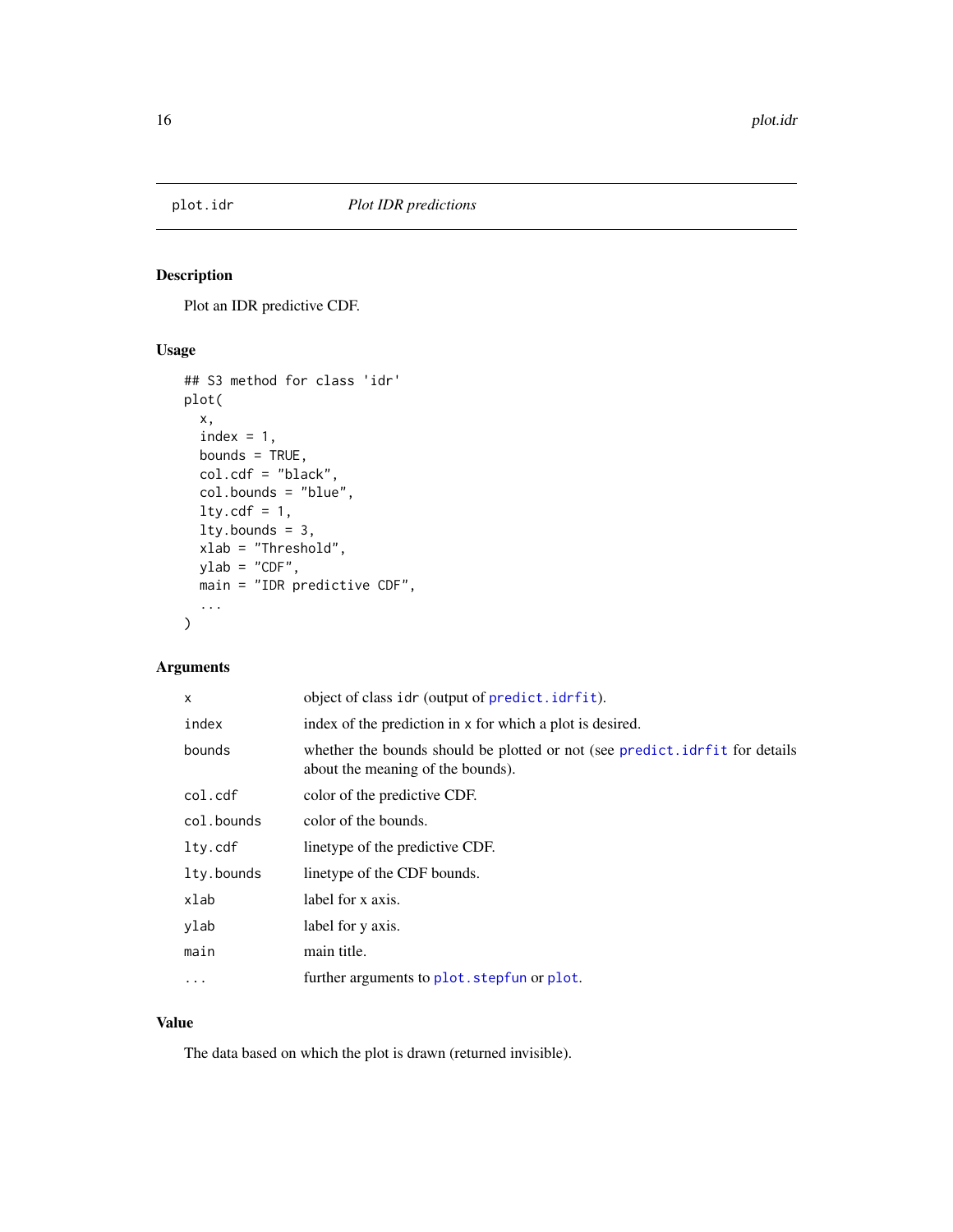#### <span id="page-16-0"></span>predict.dindexfit 17

#### See Also

[predict.idrfit](#page-17-1)

#### Examples

```
data("rain")
require("graphics")
## Postprocess HRES and CTR forecast using data of 2 years
X \le - rain[1:(2 * 365), c("HRES", "CTR"), drop = FALSE]
y <- rain[1:(2 * 365), "obs"]
## Fit IDR and plot the predictive CDF when the HRES forecast is 1 mm and
## CTR is 0 mm
fit \le idr(y = y, X = X)
pred <- predict(fit, data = data.frame(HRES = 1, CTR = 0))
plot(pred)
```
<span id="page-16-1"></span>predict.dindexfit *Predict method for distributional index model (DIM)*

#### Description

Prediction based on distributional index model fit.

#### Usage

```
## S3 method for class 'dindexfit'
predict(
 object,
 data = NULL,digits = 3,
  interpolation = "linear",
  asplitAvail = TRUE,
  ...
)
```
#### Arguments

| object        | DIM fit (object of class "dindexfit").                                                                                                                                                                          |
|---------------|-----------------------------------------------------------------------------------------------------------------------------------------------------------------------------------------------------------------|
| data          | optional data. Frame containing variables with which to predict. In-sample pre-<br>dictions are returned if this is omitted.                                                                                    |
| digits        | number of decimal places for the predictive CDF.                                                                                                                                                                |
| interpolation | interpolation method for univariate index Default is "linear". Any other argu-<br>ment will select midpoint interpolation (see 'Details' in predict. idrfit). Has<br>no effect for multivariate index function. |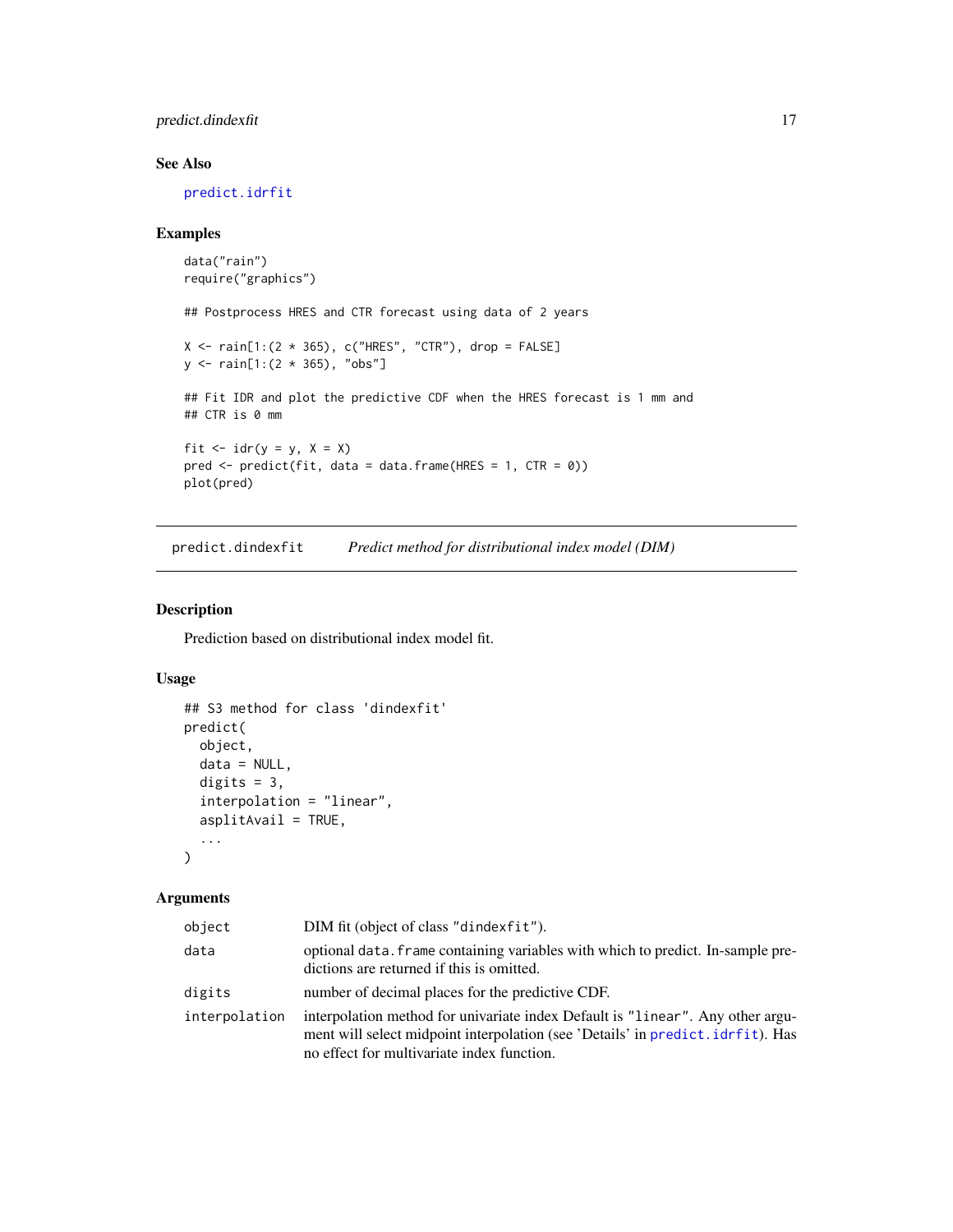<span id="page-17-0"></span>

| asplitAvail             | use asplite for splitting arrays (default is TRUE). Set to FALSE for R Versions <<br>3.6, where asplit is not available. |
|-------------------------|--------------------------------------------------------------------------------------------------------------------------|
| $\cdot$ $\cdot$ $\cdot$ | further arguments passed to the index prediction function.                                                               |

#### Value

A list of predictions, as for [predict.idrfit](#page-17-1).

#### See Also

Examples in [dindexm](#page-7-1).

<span id="page-17-1"></span>predict.idrfit *Predict method for IDR fits*

#### Description

Prediction based on IDR model fit.

#### Usage

```
## S3 method for class 'idrfit'
predict(object, data = NULL, digits = 3, interpolation = "linear", ...)
```
#### Arguments

| object        | IDR fit (object of class "idrfit").                                                                                                                                                                                                                                                         |
|---------------|---------------------------------------------------------------------------------------------------------------------------------------------------------------------------------------------------------------------------------------------------------------------------------------------|
| data          | optional data. frame containing variables with which to predict. In-sample pre-<br>dictions are returned if this is omitted. Ordered factor variables are converted to<br>numeric for computation, so ensure that the factor levels are identical in data<br>and the training data for fit. |
| digits        | number of decimal places for the predictive CDF.                                                                                                                                                                                                                                            |
| interpolation | interpolation method for univariate data. Default is "linear". Any other argu-<br>ment will select midpoint interpolation (see 'Details'). Has no effect for multi-<br>variate IDR.                                                                                                         |
| $\ddots$ .    | included for generic function consistency.                                                                                                                                                                                                                                                  |

#### Details

If the variables  $x = data[j,]$  for which predictions are desired are already contained in the training dataset X for the fit, predict.idrfit returns the corresponding in-sample prediction. Otherwise monotonicity is used to derive upper and lower bounds for the predictive CDF, and the predictive CDF is a pointwise average of these bounds. For univariate IDR with a numeric covariate, the predictive CDF is computed by linear interpolation. Otherwise, or if interpolation != "linear", midpoint interpolation is used, i.e. default weights of 0.5 for both the lower and the upper bound.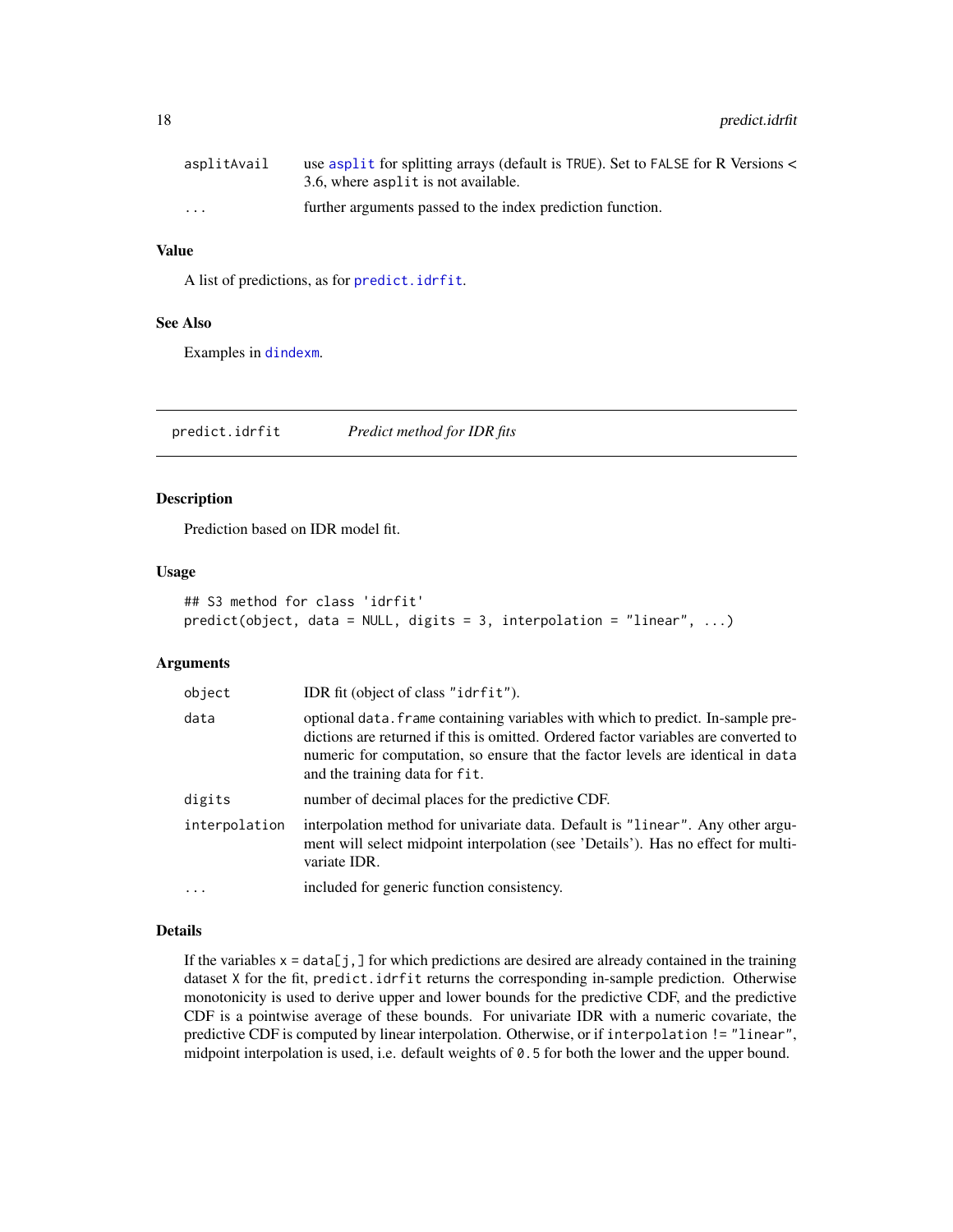#### <span id="page-18-0"></span>predict.idrfit 19

If the lower and the upper bound on the predictive cdf are far apart (or trivial, i.e. constant 0 or constant 1), this indicates that the prediction based on  $x$  is uncertain because either the training dataset is too small or only few similar variable combinations as in x have been observed in the training data. However, *the bounds on the predictive CDF are not prediction intervals and should not be interpreted as such. They only indicate the uncertainty of out-of-sample predictions for which the variables are not contained in the training data.*

If the new variables x are greater than all  $X[i, ]$  in the selected order(s), the lower bound on the cdf is trivial (constant 0) and the upper bound is taken as predictive cdf. The upper bound on the cdf is trivial (constant 1) if x is smaller than all  $X[i, ]$ . If x is not comparable to any row of X in the given order, a prediction based on the training data is not possible. In that case, the default forecast is the empirical distribution of y in the training data.

#### Value

A list of predictions. Each prediction is a data. frame containing the following variables:

| points       | the points where the predictive CDF has jumps.                                             |
|--------------|--------------------------------------------------------------------------------------------|
| cdf          | the estimated CDF evaluated at the points.                                                 |
| lower, upper | (only for out-of-sample predictions) bounds for the estimated CDF, see 'Details'<br>above. |

The output has the attribute incomparables, which gives the indices of all predictions for which the climatological forecast is returned because the forecast variables are not comparable to the training data.

#### See Also

[idr](#page-9-1) to fit IDR to training data.

[cdf](#page-4-1), [qpred](#page-19-1) to evaluate the CDF or quantile function of IDR predictions.

[bscore](#page-3-1), [qscore](#page-20-1), [crps](#page-6-1), [pit](#page-13-1) to compute Brier scores, quantile scores, the CRPS and the PIT of IDR predictions.

[plot](#page-0-0) to plot IDR predictive CDFs.

#### Examples

```
data("rain")
```
## Fit IDR to data of 185 days using componentwise order on HRES and CTR and ## increasing convex order on perturbed ensemble forecasts (P1, P2, ..., P50)

```
varNames <- c("HRES", "CTR", paste0("P", 1:50))
X \leq - \text{rain}[1:185, \text{ varNames}]y <- rain[1:185, "obs"]
## HRES and CTR are group '1', with componentwise order "comp", perturbed
## forecasts P1, ..., P50 are group '2', with "icx" order
groups \leq setNames(c(1, 1, rep(2, 50)), varNames)
orders \leq c("comp" = 1, "icx" = 2)
```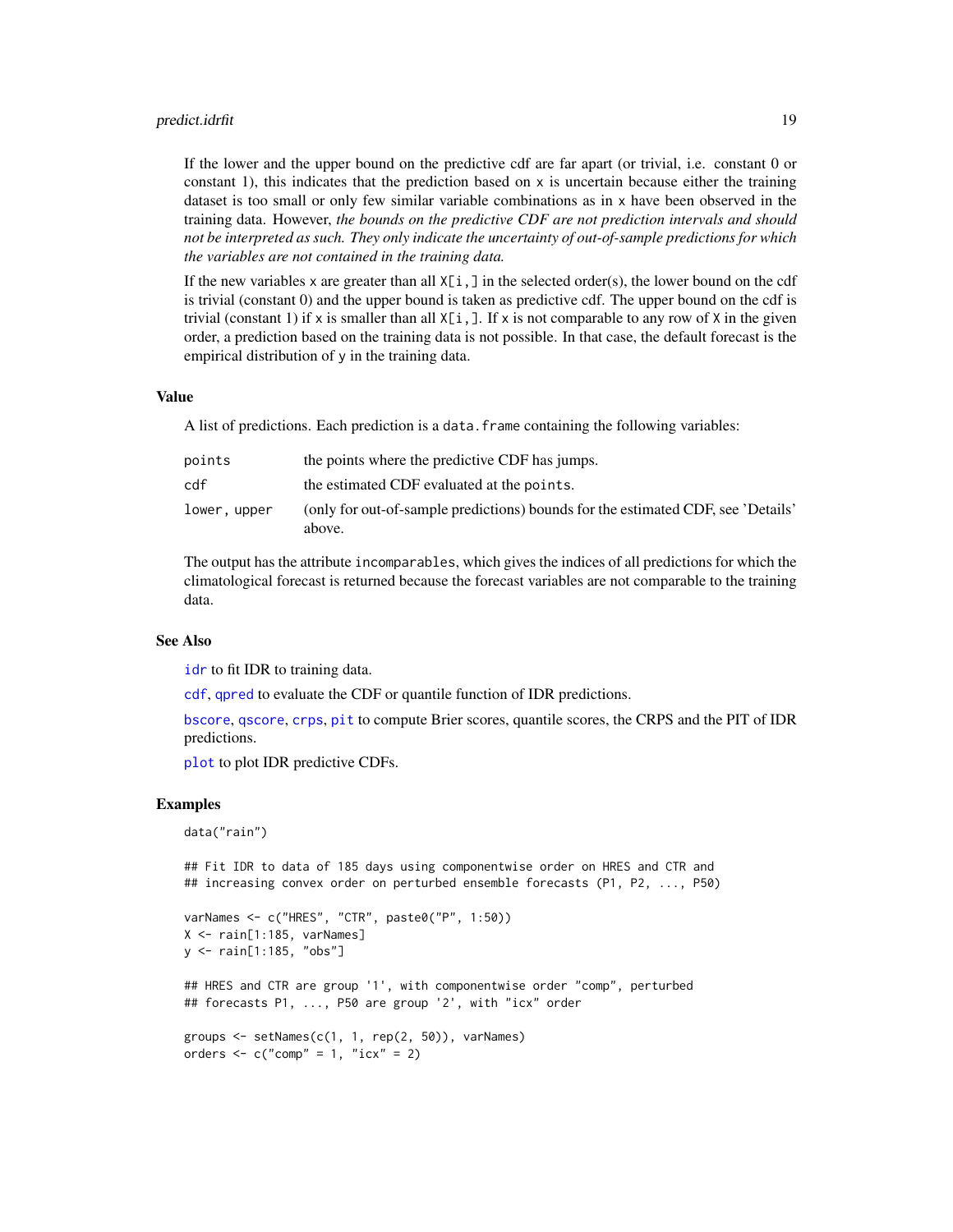20 and 20 gpred 20 gpred 20 gpred 20 gpred 20 gpred 20 gpred 20 gpred 20 gpred 20 gpred 20 gpred 20 gpred 20 gpred 20 gpred 20 gpred 20 gpred 20 gpred 20 gpred 20 gpred 20 gpred 20 gpred 20 gpred 20 gpred 20 gpred 20 gpred

```
fit \le idr(y = y, X = X, orders = orders, groups = groups)
## Predict for day 186
predict(fit, data = rain[186, varNames])
```
#### <span id="page-19-1"></span>qpred *Quantile function of IDR or raw forecasts*

#### Description

Evaluate the the quantile function of IDR predictions or of unprocessed forecasts in a data.frame.

#### Usage

```
qpred(predictions, quantiles)
## S3 method for class 'idr'
qpred(predictions, quantiles)
## S3 method for class 'data.frame'
qpred(predictions, quantiles)
```
#### Arguments

| predictions | either an object of class idr (output of predict.idrfit), or a data.frame of<br>numeric variables. In the latter case, quantiles are computed using the empirical |
|-------------|-------------------------------------------------------------------------------------------------------------------------------------------------------------------|
|             | distribution of the variables in predictions.                                                                                                                     |
| quantiles   | numeric vector of desired quantiles.                                                                                                                              |

#### Details

The quantiles are defined as lower quantiles, that is,

$$
q(u) = \inf(x : \operatorname{cdf}(x) > = u).
$$

#### Value

A matrix of forecasts for the desired quantiles, one column per quantile.

#### See Also

[predict.idrfit](#page-17-1), [cdf](#page-4-1), [qscore](#page-20-1)

<span id="page-19-0"></span>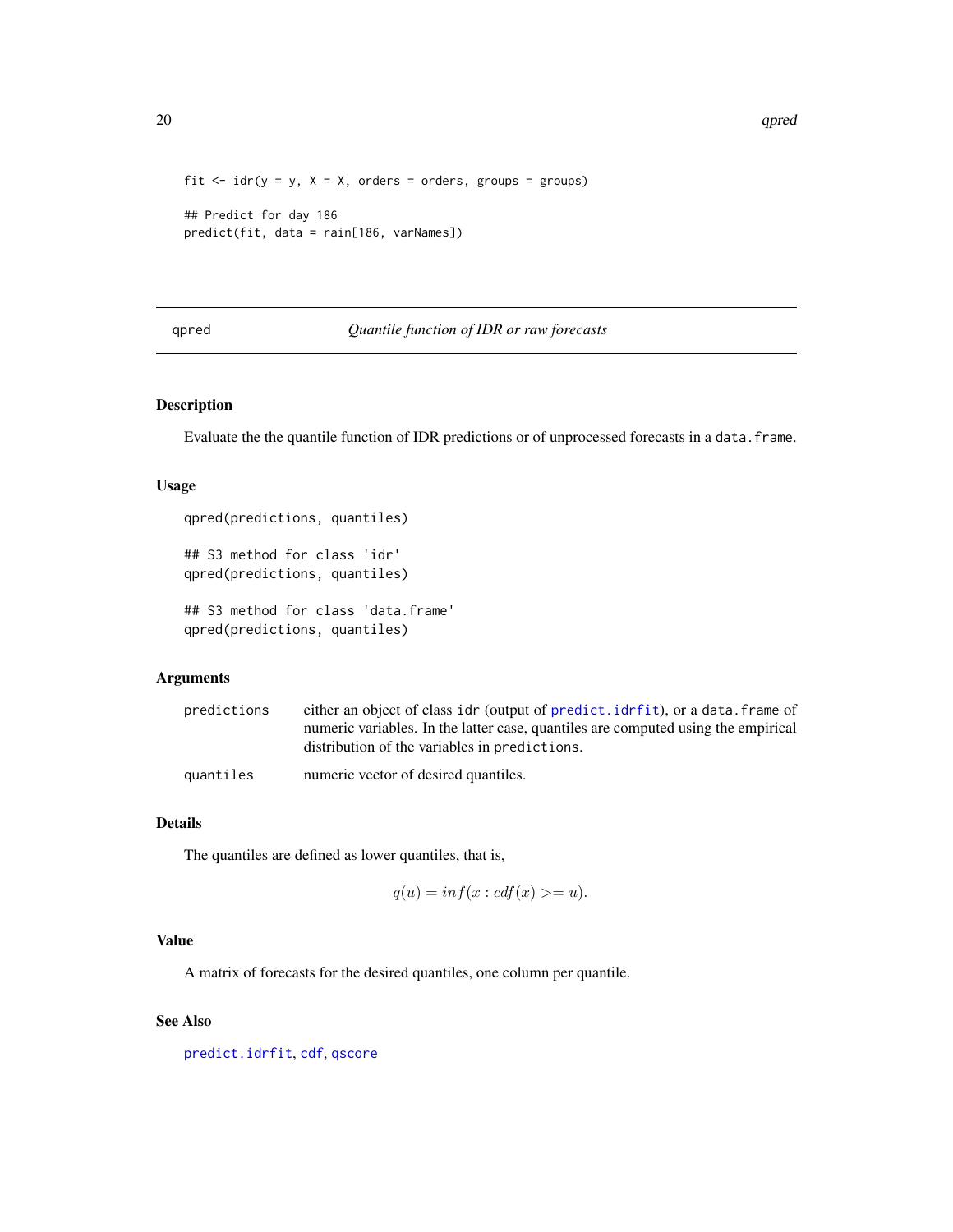#### <span id="page-20-0"></span>qscore 21

#### Examples

```
data("rain")
## Postprocess HRES forecast using data of 3 years
X \le - rain[1:(3 * 365), "HRES", drop = FALSE]
y \leftarrow \text{rain}[1:(3 * 365), "obs"]fit \le idr(y = y, X = X)
## Compute 95%-quantile forecast given that the HRES forecast is
## 2.5 mm, 5 mm or 10 mm
predictions \leq predict(fit, data = data.frame(HRES = c(2.5, 5, 10)))
qpred(predictions, quantiles = 0.95)
```
<span id="page-20-1"></span>qscore *Quantile scores for IDR or raw forecasts*

#### Description

Computes quantile scores of IDR quantile predictions or of quantile predictions from raw forecasts in a data.frame.

#### Usage

```
qscore(predictions, quantiles, y)
```
#### Arguments

| predictions | either an object of class idr (output of predict.idrfit), or a data.frame of<br>numeric variables. In the latter case, quantiles are computed using the empirical<br>distribution of the variables in predictions. |
|-------------|--------------------------------------------------------------------------------------------------------------------------------------------------------------------------------------------------------------------|
| quantiles   | numeric vector of desired quantiles.                                                                                                                                                                               |
| y           | a numeric vector of obervations of the same length as the number of predictions,<br>or of length 1. In the latter case, y will be used for all predictions.                                                        |

#### Details

The quantile score of a forecast *x* for the *u*-quantile is defined as

$$
2(1x > y - u)(x - y),
$$

where *y* is the observation. For  $u = \frac{1}{2}$ , this equals the mean absolute error of the median forecast.

#### Value

A matrix of the quantile scores for the desired quantiles, one column per quantile.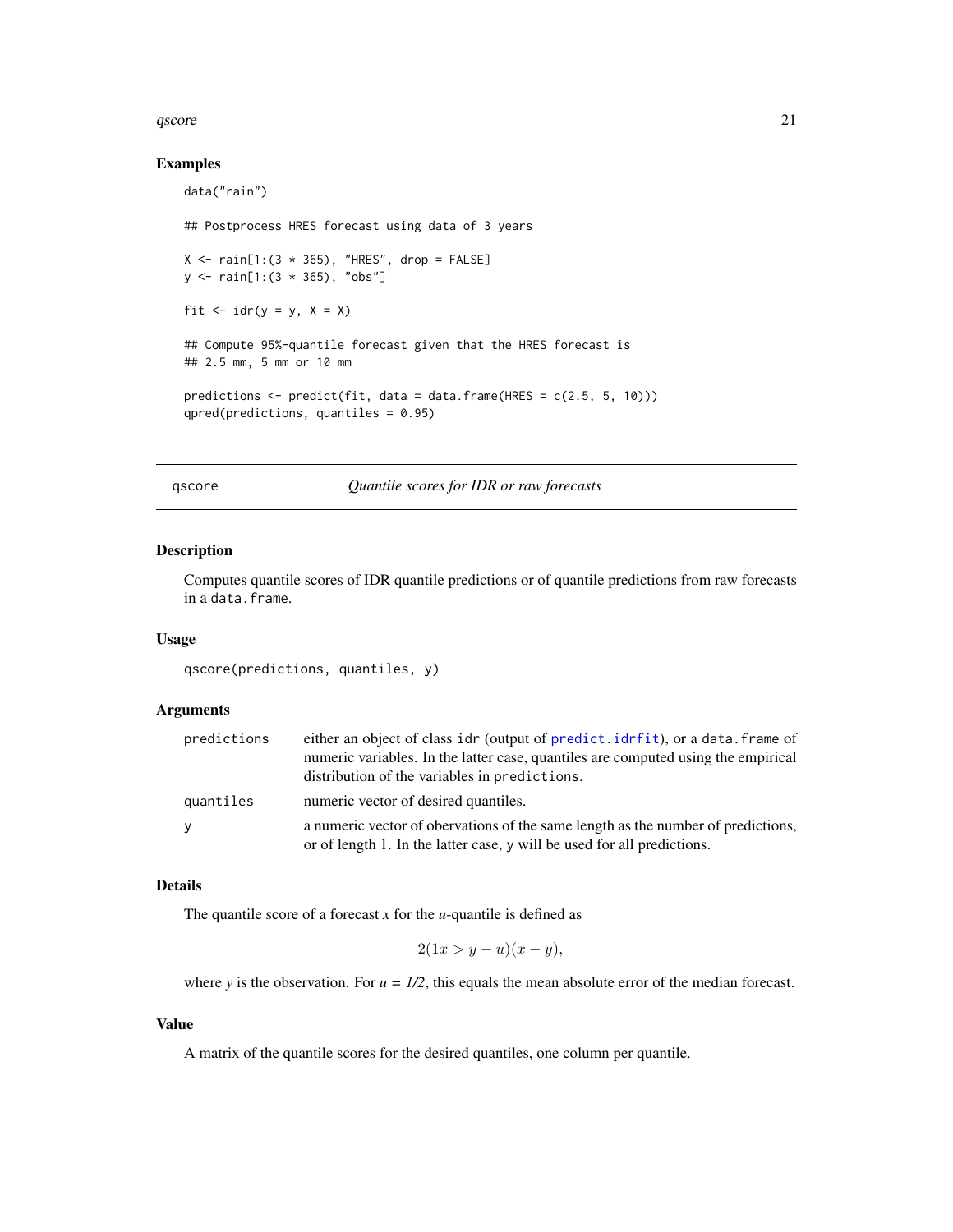#### <span id="page-21-0"></span>References

Gneiting, T. and Raftery, A. E. (2007), 'Strictly proper scoring rules, prediction, and estimation', Journal of the American Statistical Association 102(477), 359-378

#### See Also

[predict.idrfit](#page-17-1), [qpred](#page-19-1)

#### Examples

```
data("rain")
## Postprocess HRES forecast using data of 3 years
X \le - rain[1:(3 * 365), "HRES", drop = FALSE]
y <- rain[1:(3 * 365), "obs"]
fit \le idr(y = y, X = X)
## Compute mean absolute error of the median postprocessed forecast using
## data of the next 2 years (out-of-sample predictions) and compare to raw
## HRES forecast
data <- rain[(3 * 365 + 1):(5 * 365), "HRES", drop = FALSE]obs \le rain[(3 * 365 + 1):(5 * 365), "obs"]
predictions <- predict(fit, data = data)
idrMAE <- mean(qscore(predictions, 0.5, obs))
rawMAE <- mean(qscore(data, 0.5, obs))
c("idr" = idrMAE, "raw" = rawMAE)
```
<span id="page-21-1"></span>rain *Frankfurt airport precipitation data*

#### Description

Accumulated 06-30 hour precipitation observations and operational ECMWF ensemble forecasts for Frankfurt airport, Germany. The observations are airport station observations (WMO station index 10637), the forecasts are gridded forecasts for the 0.25 degrees latitude/longitude box containing the station. Dates range from 2007-01-01 to 2017-01-01, days with missing values have been removed.

#### Usage

data("rain")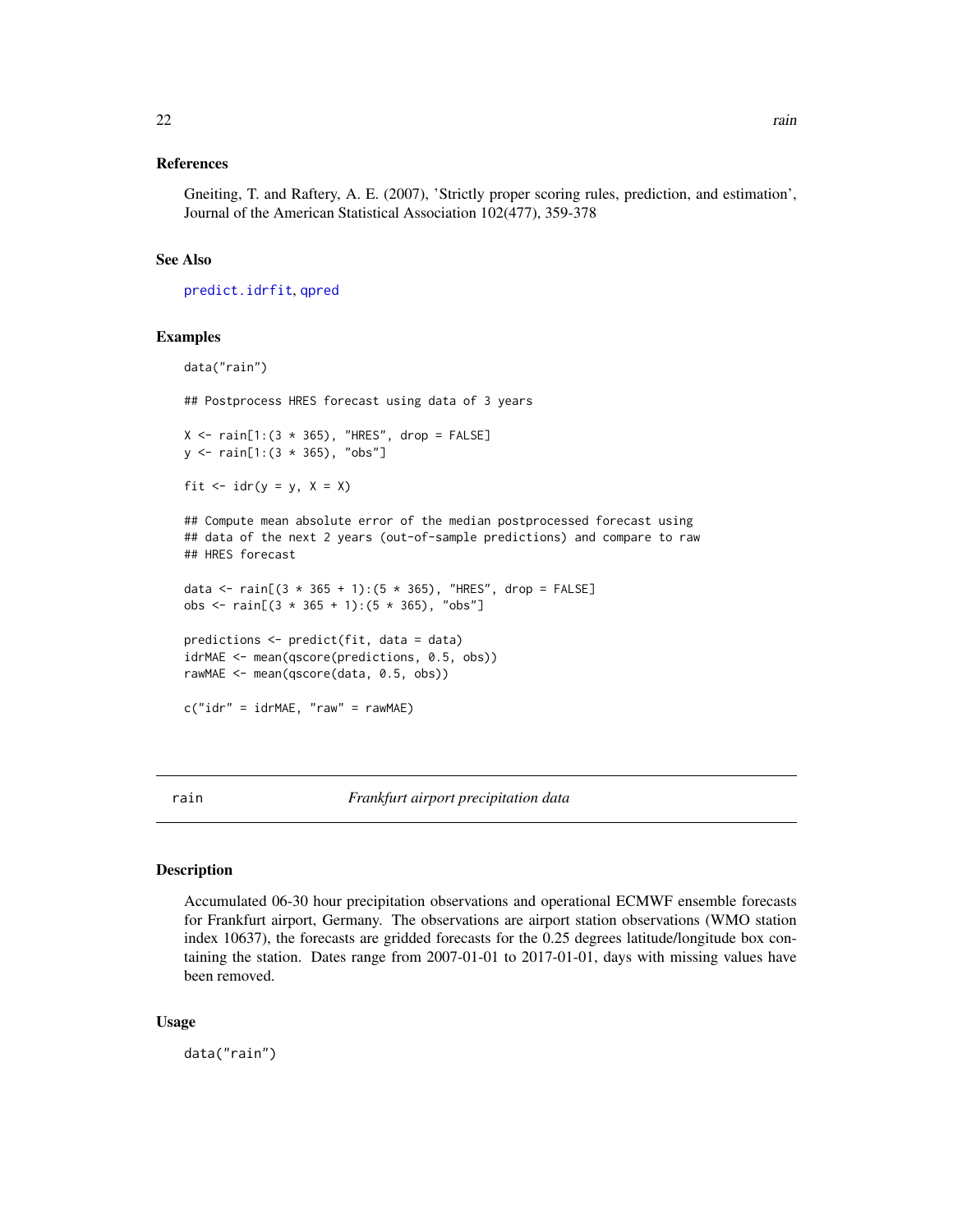rain 23

#### Format

A data frame with 3617 rows. The first column gives the dates, the second column are the observations. The remaining columns are the ensemble forecasts (high resolution HRES, 50 perturbed forecasts P1 to P50 and the control forecast CTR for the perturbed forecasts). The units of the forecasts and observations are mm/m^2.

#### Source

Observations: <http://www.ogimet.com/synops.phtml.en>

Forecasts: available on TIGGE <https://confluence.ecmwf.int/display/TIGGE/TIGGE+archive>

#### References

Bougeault et al. (2010) The THORPEX Interactive Grand Global Ensemble. Bull. Amer. Meteor. Soc., 91, 1059-1072.

Swinbank et al. (2016) The TIGGE project and its achievements. Bull. Amer. Meteor. Soc., 97, 49-67.